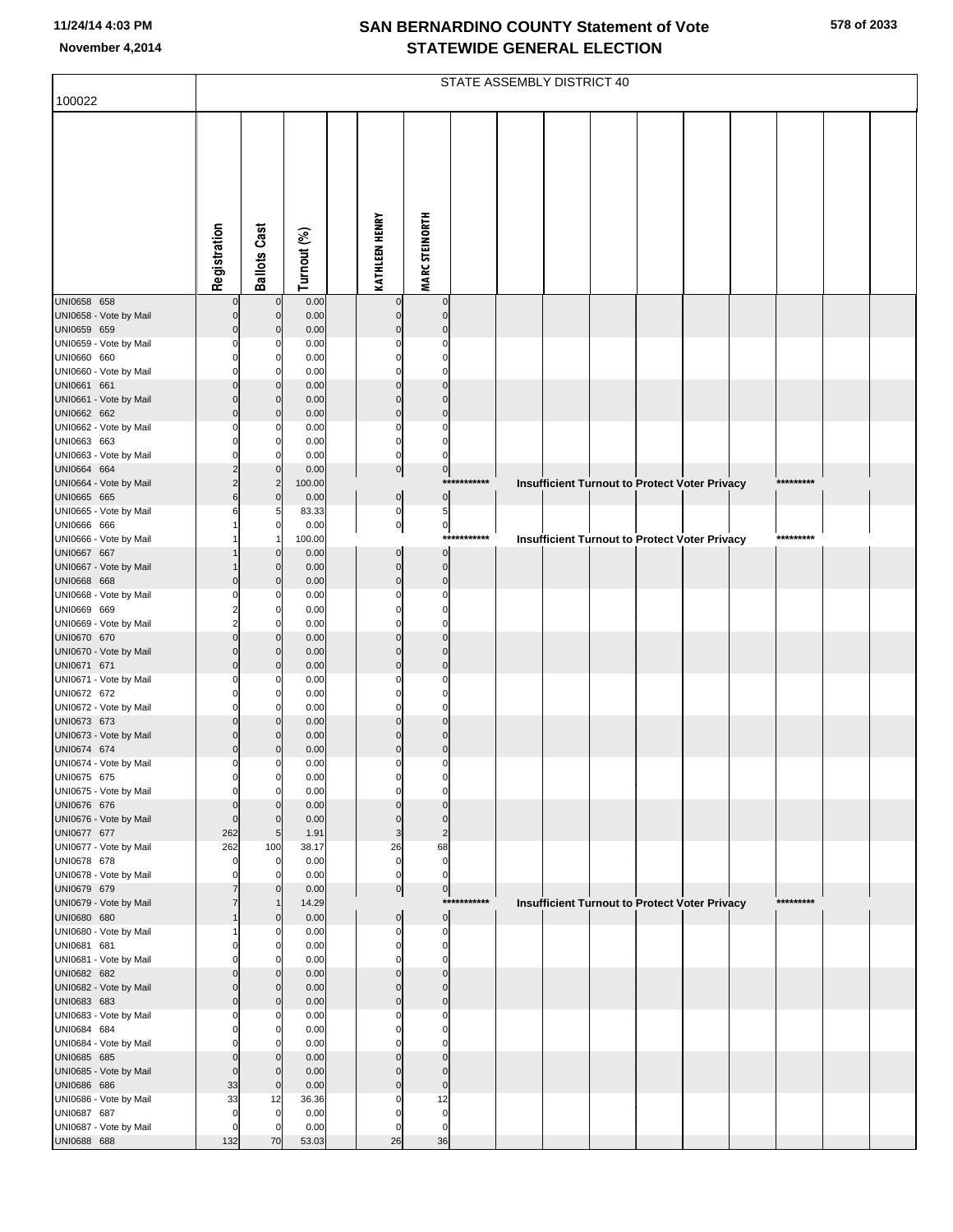|                                       |                            |                     |                |                            |                               |             | STATE ASSEMBLY DISTRICT 40 |  |                                                      |           |  |
|---------------------------------------|----------------------------|---------------------|----------------|----------------------------|-------------------------------|-------------|----------------------------|--|------------------------------------------------------|-----------|--|
| 100022                                |                            |                     |                |                            |                               |             |                            |  |                                                      |           |  |
|                                       | Registration               | <b>Ballots Cast</b> | Turnout (%)    | <b>KATHLEEN HENRY</b>      | <b>MARC STEINORTH</b>         |             |                            |  |                                                      |           |  |
|                                       |                            |                     |                |                            |                               |             |                            |  |                                                      |           |  |
|                                       |                            |                     |                |                            |                               |             |                            |  |                                                      |           |  |
| UNI0688 - Vote by Mail<br>UNI0689 689 | 132<br>$\Omega$            | 23<br>$\mathbf 0$   | 17.42<br>0.00  | 10<br>$\mathbf 0$          | 12<br>$\mathbf 0$             |             |                            |  |                                                      |           |  |
| UNI0689 - Vote by Mail                | $\Omega$                   | $\mathbf 0$         | 0.00           | $\mathbf 0$                | $\mathbf 0$                   |             |                            |  |                                                      |           |  |
| UNI0690 690                           |                            | 0                   | 0.00           | $\mathbf 0$                | $\mathbf 0$                   |             |                            |  |                                                      |           |  |
| UNI0690 - Vote by Mail                | -1                         | 0                   | 0.00           | $\mathbf 0$                | $\mathbf 0$                   |             |                            |  |                                                      |           |  |
| UNI0691 691<br>UNI0691 - Vote by Mail | 440<br>440                 | 120<br>89           | 27.27<br>20.23 | 36<br>21                   | 80<br>66                      |             |                            |  |                                                      |           |  |
| UNI0692 692                           |                            | $\mathbf 0$         | 0.00           | $\mathbf 0$                | $\mathbf 0$                   |             |                            |  |                                                      |           |  |
| UNI0692 - Vote by Mail                | 4                          | $\mathbf 0$         | 0.00           | $\mathbf 0$                | $\mathbf 0$                   |             |                            |  |                                                      |           |  |
| UNI0693 693                           | 0                          | 0                   | 0.00           | 0                          | 0                             |             |                            |  |                                                      |           |  |
| UNI0693 - Vote by Mail                | $\mathbf 0$                | 0                   | 0.00           | $\Omega$                   | $\Omega$                      |             |                            |  |                                                      |           |  |
| UNI0694 694                           | 0                          |                     | 0.00           | $\Omega$                   | $\mathbf 0$                   |             |                            |  |                                                      |           |  |
| UNI0694 - Vote by Mail<br>UNI0695 695 | $\mathbf 0$<br>$\mathbf 0$ | $\Omega$            | 0.00<br>0.00   | $\mathbf 0$<br>$\Omega$    | $\Omega$<br>$\Omega$          |             |                            |  |                                                      |           |  |
| UNI0695 - Vote by Mail                | $\mathbf 0$                | 0<br>0              | 0.00           | $\mathbf 0$                | $\mathbf 0$                   |             |                            |  |                                                      |           |  |
| SB00696 696                           | 0                          | 0                   | 0.00           | $\Omega$                   | $\mathbf 0$                   |             |                            |  |                                                      |           |  |
| SB00696 - Vote by Mail                | $\mathbf 0$                |                     | 0.00           | $\Omega$                   | $\Omega$                      |             |                            |  |                                                      |           |  |
| SB00697 697                           | $\mathbf 0$                |                     | 0.00           | $\mathbf 0$                | $\mathbf 0$                   |             |                            |  |                                                      |           |  |
| SB00697 - Vote by Mail                | $\mathbf 0$                | $\Omega$            | 0.00           | $\Omega$                   | $\Omega$                      |             |                            |  |                                                      |           |  |
| UNI0698 698<br>UNI0698 - Vote by Mail | 23<br>23                   | 0<br>6              | 0.00<br>26.09  | $\mathbf 0$<br>$\mathbf 0$ | $\mathbf 0$<br>$\overline{5}$ |             |                            |  |                                                      |           |  |
| UNI0699 699                           | $\Omega$                   | 0                   | 0.00           |                            | $\mathbf 0$                   |             |                            |  |                                                      |           |  |
| UNI0699 - Vote by Mail                | $\Omega$                   | $\Omega$            | 0.00           | $\Omega$                   | $\Omega$                      |             |                            |  |                                                      |           |  |
| UNI0700 700                           | 0                          |                     | 0.00           | $\mathbf 0$                | $\mathbf 0$                   |             |                            |  |                                                      |           |  |
| UNI0700 - Vote by Mail                | $\mathbf 0$                | $\mathbf 0$         | 0.00           | $\mathbf 0$                | $\overline{0}$                |             |                            |  |                                                      |           |  |
| UNI0701 701                           | 786                        | 154                 | 19.59          | 35                         | 116                           |             |                            |  |                                                      |           |  |
| UNI0701 - Vote by Mail<br>UNI0702 702 | 786<br>0                   | 198<br>0            | 25.19<br>0.00  | 69<br>0                    | 124<br>0                      |             |                            |  |                                                      |           |  |
| UNI0702 - Vote by Mail                | $\mathbf 0$                | $\Omega$            | 0.00           | $\Omega$                   | $\mathbf 0$                   |             |                            |  |                                                      |           |  |
| UNI0703 703                           | $\mathbf 0$                |                     | 0.00           | $\mathbf 0$                | $\mathbf 0$                   |             |                            |  |                                                      |           |  |
| UNI0703 - Vote by Mail                | $\mathbf 0$                |                     | 0.00           | $\Omega$                   | $\mathbf 0$                   |             |                            |  |                                                      |           |  |
| UNI0704 704                           | $\mathbf 0$                |                     | 0.00           | $\mathbf 0$                | $\mathbf 0$                   |             |                            |  |                                                      |           |  |
| UNI0704 - Vote by Mail<br>UNI0705 705 | $\mathbf 0$<br>12          | 0                   | 0.00<br>0.00   | $\mathbf 0$<br>$\pmb{0}$   | $\mathbf 0$<br>$\pmb{0}$      |             |                            |  |                                                      |           |  |
| UNI0705 - Vote by Mail                | 12                         |                     | 8.33           |                            |                               | *********** |                            |  | <b>Insufficient Turnout to Protect Voter Privacy</b> | ********* |  |
| UNI0706 706                           | 11                         |                     | 9.09           |                            |                               | *********** |                            |  | <b>Insufficient Turnout to Protect Voter Privacy</b> | ********* |  |
| UNI0706 - Vote by Mail                | 11                         |                     | 63.64          | $\overline{2}$             | 5                             |             |                            |  |                                                      |           |  |
| UNI0707 707                           | $\mathbf 0$                | $\mathbf 0$         | 0.00           | $\mathbf 0$                | $\mathbf 0$                   |             |                            |  |                                                      |           |  |
| UNI0707 - Vote by Mail<br>UNI0708 708 | $\mathbf 0$<br>5           | $\mathbf 0$<br>0    | 0.00<br>0.00   | $\mathbf 0$<br>$\Omega$    | $\mathbf 0$<br>$\mathbf 0$    |             |                            |  |                                                      |           |  |
| UNI0708 - Vote by Mail                | 5                          | $\Omega$            | 0.00           | $\Omega$                   | $\Omega$                      |             |                            |  |                                                      |           |  |
| UNI0709 709                           | $\Omega$                   |                     | 0.00           |                            |                               |             |                            |  |                                                      |           |  |
| UNI0709 - Vote by Mail                | $\mathbf 0$                | $\Omega$            | 0.00           | $\Omega$                   | $\Omega$                      |             |                            |  |                                                      |           |  |
| SB40710 710                           | $\mathbf 0$                | $\mathbf 0$         | 0.00           | $\Omega$                   | $\Omega$                      |             |                            |  |                                                      |           |  |
| SB40710 - Vote by Mail<br>UNI0711 711 | $\mathbf 0$<br>$\Omega$    | $\mathbf 0$<br>0    | 0.00<br>0.00   | $\mathbf 0$<br>$\Omega$    | $\Omega$<br>$\Omega$          |             |                            |  |                                                      |           |  |
| UNI0711 - Vote by Mail                | $\mathbf 0$                | $\Omega$            | 0.00           | $\Omega$                   | $\Omega$                      |             |                            |  |                                                      |           |  |
| SB40712 712                           | $\Omega$                   |                     | 0.00           | 0                          | 0                             |             |                            |  |                                                      |           |  |
| SB40712 - Vote by Mail                | $\mathbf 0$                | $\Omega$            | 0.00           | $\Omega$                   | $\Omega$                      |             |                            |  |                                                      |           |  |
| UNI0713 713                           | 11                         | $\Omega$            | 0.00           | $\Omega$                   | $\Omega$                      |             |                            |  |                                                      |           |  |
| UNI0713 - Vote by Mail                | 11<br>$\mathbf 0$          |                     | 63.64          | 3                          | $\overline{4}$                |             |                            |  |                                                      |           |  |
| UNI0714 714<br>UNI0714 - Vote by Mail | $\mathbf 0$                | C<br>$\Omega$       | 0.00<br>0.00   |                            | 0<br>$\Omega$                 |             |                            |  |                                                      |           |  |
| UNI0715 715                           | 31                         |                     | 25.81          |                            |                               |             |                            |  |                                                      |           |  |
| UNI0715 - Vote by Mail                | 31                         | 6                   | 19.35          | $\Omega$                   | 6                             |             |                            |  |                                                      |           |  |
| UNI0716 716                           | $\mathbf 0$                | $\Omega$            | 0.00           | $\Omega$                   | $\Omega$                      |             |                            |  |                                                      |           |  |
| UNI0716 - Vote by Mail                | $\mathbf 0$                | $\Omega$            | 0.00           | $\Omega$                   | $\Omega$                      |             |                            |  |                                                      |           |  |
| UNI0717 717<br>UNI0717 - Vote by Mail | 0<br>$\mathbf 0$           |                     | 0.00<br>0.00   | $\Omega$<br>$\Omega$       | $\Omega$<br>0                 |             |                            |  |                                                      |           |  |
| UNI0718 718                           | $\mathbf 0$                |                     | 0.00           | $\mathbf 0$                | 0                             |             |                            |  |                                                      |           |  |
| UNI0718 - Vote by Mail                |                            |                     | 0.00           |                            |                               |             |                            |  |                                                      |           |  |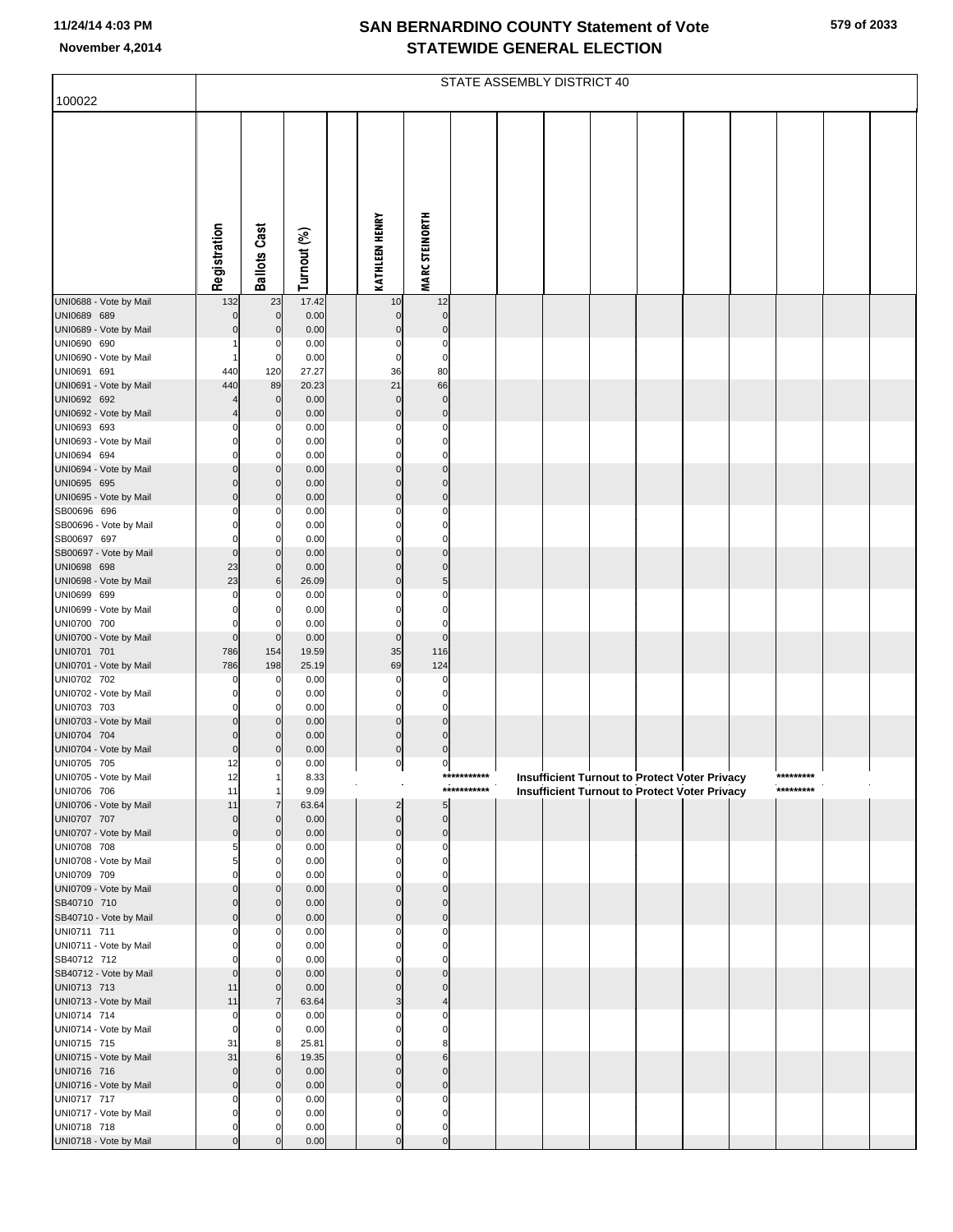| 100022                                 |              |                                  |                |                            |                               | STATE ASSEMBLY DISTRICT 40 |  |  |                                                                                                |           |  |
|----------------------------------------|--------------|----------------------------------|----------------|----------------------------|-------------------------------|----------------------------|--|--|------------------------------------------------------------------------------------------------|-----------|--|
|                                        |              |                                  |                |                            |                               |                            |  |  |                                                                                                |           |  |
|                                        |              |                                  |                |                            |                               |                            |  |  |                                                                                                |           |  |
|                                        |              |                                  |                |                            |                               |                            |  |  |                                                                                                |           |  |
|                                        |              |                                  |                |                            |                               |                            |  |  |                                                                                                |           |  |
|                                        |              |                                  |                |                            |                               |                            |  |  |                                                                                                |           |  |
|                                        |              |                                  |                |                            |                               |                            |  |  |                                                                                                |           |  |
|                                        |              |                                  |                |                            |                               |                            |  |  |                                                                                                |           |  |
|                                        |              |                                  |                |                            |                               |                            |  |  |                                                                                                |           |  |
|                                        | Registration | <b>Ballots Cast</b>              | Turnout (%)    | <b>KATHLEEN HENRY</b>      | <b>MARC STEINORTH</b>         |                            |  |  |                                                                                                |           |  |
| HIG0719 719                            | 1165         | 205                              | 17.60          | 87                         | 112                           |                            |  |  |                                                                                                |           |  |
| HIG0719 - Vote by Mail<br>HIG0720 720  | 1165<br>1692 | 296<br>307                       | 25.41<br>18.14 | 88<br>127                  | 197<br>171                    |                            |  |  |                                                                                                |           |  |
| HIG0720 - Vote by Mail                 | 1692         | 400                              | 23.64          | 153                        | 238                           |                            |  |  |                                                                                                |           |  |
| HIG0721 721                            | 1149         | 174                              | 15.14          | 63                         | 106                           |                            |  |  |                                                                                                |           |  |
| HIG0721 - Vote by Mail<br>HIG0722 722  | 1149<br>1744 | 275<br>277                       | 23.93<br>15.88 | 100<br>96                  | 166<br>173                    |                            |  |  |                                                                                                |           |  |
| HIG0722 - Vote by Mail                 | 1744         | 474                              | 27.18          | 169                        | 301                           |                            |  |  |                                                                                                |           |  |
| HIG0723 723<br>HIG0723 - Vote by Mail  | 1768<br>1768 | 362<br>440                       | 20.48<br>24.89 | 115<br>142                 | 233<br>290                    |                            |  |  |                                                                                                |           |  |
| HIG0724 724                            | 131          | 24                               | 18.32          | -7                         | 17                            |                            |  |  |                                                                                                |           |  |
| HIG0724 - Vote by Mail                 | 131          | 39                               | 29.77          | 9                          | 29                            |                            |  |  |                                                                                                |           |  |
| HIG0725 725<br>HIG0725 - Vote by Mail  | 1859<br>1859 | 342<br>485                       | 18.40<br>26.09 | 118<br>154                 | 215<br>314                    |                            |  |  |                                                                                                |           |  |
| HIG0726 726                            | 135          | 25                               | 18.52          | 10                         | 15                            |                            |  |  |                                                                                                |           |  |
| HIG0726 - Vote by Mail<br>HIG0727 727  | 135<br>16    | 40<br>3                          | 29.63<br>18.75 | 17                         | 23                            | ***********                |  |  |                                                                                                | ********* |  |
| HIG0727 - Vote by Mail                 | 16           |                                  | 25.00          |                            |                               | ***********                |  |  | Insufficient Turnout to Protect Voter Privacy<br>Insufficient Turnout to Protect Voter Privacy | ********* |  |
| HIG0728 728                            | $\Omega$     | $\overline{0}$                   | 0.00           | $\Omega$                   | $\Omega$                      |                            |  |  |                                                                                                |           |  |
| HIG0728 - Vote by Mail<br>HIG0729 729  | $\Omega$     | $\overline{0}$<br>$\overline{0}$ | 0.00<br>0.00   | $\mathbf 0$<br>$\mathbf 0$ | $\mathbf 0$<br>$\overline{0}$ |                            |  |  |                                                                                                |           |  |
| HIG0729 - Vote by Mail                 | C            |                                  | 0.00           |                            |                               | ***********                |  |  | Insufficient Turnout to Protect Voter Privacy                                                  | ********* |  |
| HIG0730 730<br>HIG0730 - Vote by Mail  | 105<br>105   | 10<br>30                         | 9.52<br>28.57  | 6<br>17                    | $\overline{a}$<br>12          |                            |  |  |                                                                                                |           |  |
| HIG0731 731                            | 48           | $\overline{4}$                   | 8.33           |                            |                               | ***********                |  |  | Insufficient Turnout to Protect Voter Privacy                                                  | ********* |  |
| HIG0731 - Vote by Mail                 | 48           | 15                               | 31.25          | 6                          | 9                             |                            |  |  |                                                                                                |           |  |
| HIG0732 732<br>HIG0732 - Vote by Mail  |              | $\overline{0}$                   | 0.00<br>100.00 | $\mathbf 0$                | $\overline{0}$                | ***********                |  |  | Insufficient Turnout to Protect Voter Privacy                                                  | ********* |  |
| HIG0733 733                            |              | 0                                | 0.00           | O                          | $\mathbf 0$                   |                            |  |  |                                                                                                |           |  |
| HIG0733 - Vote by Mail<br>HIG0734 734  |              | $\Omega$<br>$\overline{0}$       | 0.00<br>0.00   | O<br>O                     | $\Omega$<br>$\Omega$          |                            |  |  |                                                                                                |           |  |
| HIG0734 - Vote by Mail                 |              | $\Omega$                         | 0.00           | C                          | $\sqrt{ }$                    |                            |  |  |                                                                                                |           |  |
| HIG0735 735                            | C            | $\overline{0}$                   | 0.00           | C                          | $\Omega$                      |                            |  |  |                                                                                                |           |  |
| HIG0735 - Vote by Mail<br>HIG1622 1622 | C<br>970     | O<br>183                         | 0.00<br>18.87  | C<br>58                    | C<br>111                      |                            |  |  |                                                                                                |           |  |
| HIG1622 - Vote by Mail                 | 970          | 218                              | 22.47          | 83                         | 127                           |                            |  |  |                                                                                                |           |  |
| HIG1695 1695<br>HIG1695 - Vote by Mail |              | $\overline{0}$<br>$\Omega$       | 0.00<br>0.00   |                            | $\Omega$<br>$\Omega$          |                            |  |  |                                                                                                |           |  |
| HIG1696 1696                           |              | $\mathbf{0}$                     | 0.00           | C                          | $\mathbf 0$                   |                            |  |  |                                                                                                |           |  |
| HIG1696 - Vote by Mail                 | C            | $\Omega$                         | 0.00           | $\Omega$                   | $\mathbf 0$                   |                            |  |  |                                                                                                |           |  |
| UNI0736 736<br>UNI0736 - Vote by Mail  | 311<br>311   | 39<br>82                         | 12.54<br>26.37 | 14<br>20                   | 24<br>60                      |                            |  |  |                                                                                                |           |  |
| UNI0737 737                            | 100          | $\mathbf 0$                      | 0.00           | $\mathbf{0}$               | $\mathbf 0$                   |                            |  |  |                                                                                                |           |  |
| UNI0737 - Vote by Mail<br>UNI0738 738  | 100<br>68    | 58<br>$\mathbf 0$                | 58.00<br>0.00  | 11<br>$\mathbf 0$          | 43<br>$\mathbf 0$             |                            |  |  |                                                                                                |           |  |
| UNI0738 - Vote by Mail                 | 68           | 46                               | 67.65          | ε                          | 36                            |                            |  |  |                                                                                                |           |  |
| UNI0739 739                            | 137          | $\mathbf 0$                      | 0.00           | O                          | $\mathbf 0$                   |                            |  |  |                                                                                                |           |  |
| UNI0739 - Vote by Mail<br>UNI0740 740  | 137<br>25    | 57<br>$\mathbf 0$                | 41.61<br>0.00  | 18<br>$\mathbf 0$          | 39<br>$\mathbf 0$             |                            |  |  |                                                                                                |           |  |
| UNI0740 - Vote by Mail                 | 25           | 12                               | 48.00          | 2                          | 10                            |                            |  |  |                                                                                                |           |  |
| UNI0741 741<br>UNI0741 - Vote by Mail  | $\Omega$     | $\overline{0}$                   | 0.00<br>0.00   | C                          | $\mathbf 0$<br>$\Omega$       |                            |  |  |                                                                                                |           |  |
| UNI0742 742                            |              | 0                                | 0.00           |                            | 0                             |                            |  |  |                                                                                                |           |  |
| UNI0742 - Vote by Mail                 |              | $\Omega$                         | 0.00           |                            |                               |                            |  |  |                                                                                                |           |  |
| UNI0743 743<br>UNI0743 - Vote by Mail  |              | $\overline{0}$<br>$\Omega$       | 0.00<br>0.00   | C                          | $\Omega$<br>$\Omega$          |                            |  |  |                                                                                                |           |  |
| UNI0744 744                            | 7            | $\Omega$                         | 0.00           | C                          | $\Omega$                      |                            |  |  |                                                                                                |           |  |
| UNI0744 - Vote by Mail                 | 7<br>12      | 6<br>$\mathbf 0$                 | 85.71<br>0.00  | C                          | 6<br>$\Omega$                 |                            |  |  |                                                                                                |           |  |
| UNI0745 745<br>UNI0745 - Vote by Mail  | 12           | 6                                | 50.00          | $\overline{c}$             | 4                             |                            |  |  |                                                                                                |           |  |
| HIG0746 746                            | 5            |                                  | 0.00           | $\mathbf 0$                | $\pmb{0}$                     |                            |  |  |                                                                                                |           |  |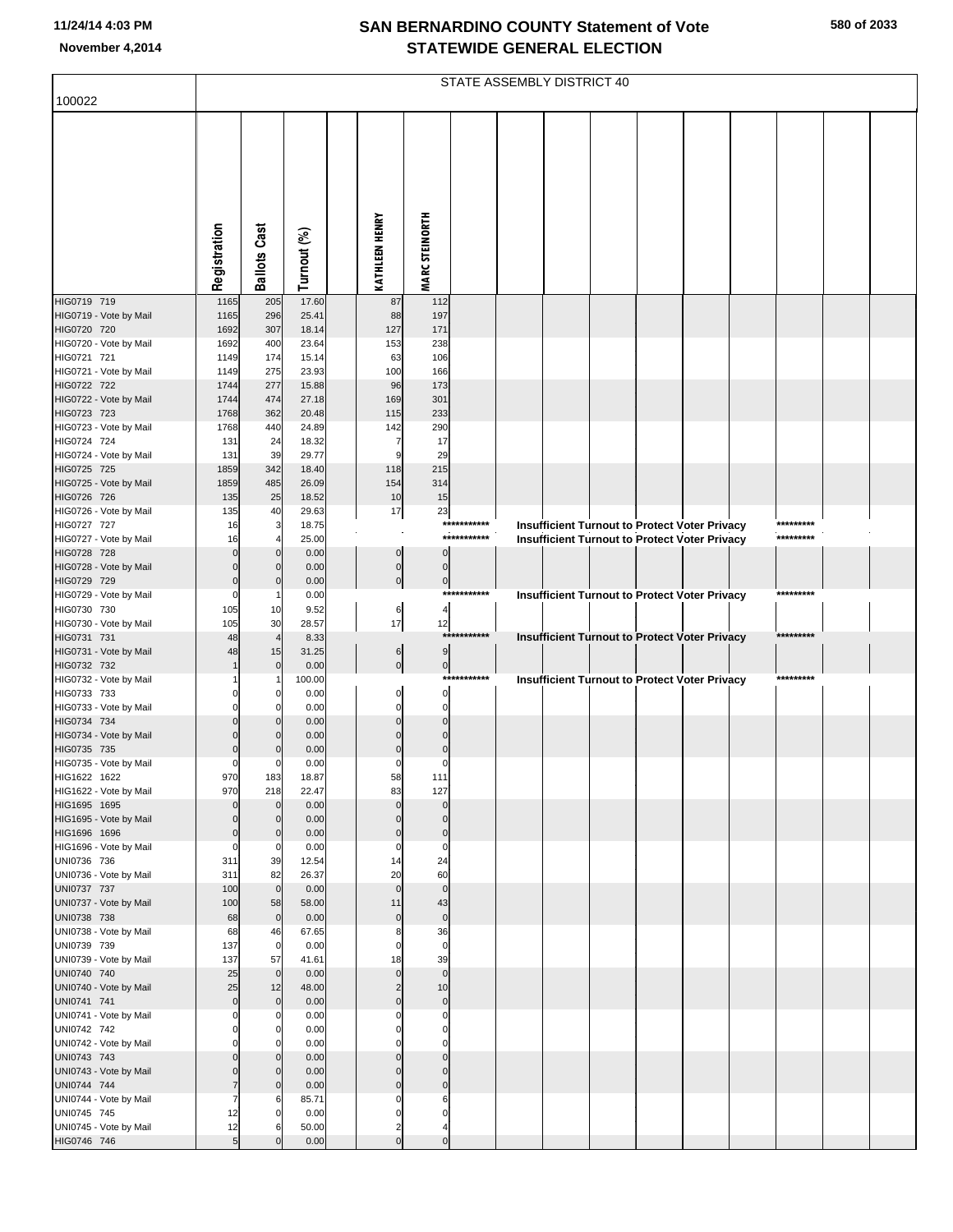| 100022                                 |                               |                            |                |                             |                             |             | STATE ASSEMBLY DISTRICT 40 |  |                                                      |           |  |
|----------------------------------------|-------------------------------|----------------------------|----------------|-----------------------------|-----------------------------|-------------|----------------------------|--|------------------------------------------------------|-----------|--|
|                                        |                               |                            |                |                             |                             |             |                            |  |                                                      |           |  |
|                                        | Registration                  | <b>Ballots Cast</b>        | Turnout (%)    | <b>KATHLEEN HENRY</b>       | <b>MARC STEINORTH</b>       |             |                            |  |                                                      |           |  |
| HIG0746 - Vote by Mail                 | 5                             | $\overline{0}$             | 0.00           | $\mathbf 0$                 | $\mathbf 0$                 |             |                            |  |                                                      |           |  |
| HIG0747 747<br>HIG0747 - Vote by Mail  | 626<br>626                    | 62<br>72                   | 9.90<br>11.50  | 38<br>39                    | 22<br>30                    |             |                            |  |                                                      |           |  |
| HIG0748 748                            | 1395                          | 191                        | 13.69          | 95                          | 88                          |             |                            |  |                                                      |           |  |
| HIG0748 - Vote by Mail                 | 1395                          | 233                        | 16.70          | 113                         | 109                         |             |                            |  |                                                      |           |  |
| HIG0749 749                            | 1397                          | 207                        | 14.82          | 76                          | 121                         |             |                            |  |                                                      |           |  |
| HIG0749 - Vote by Mail                 | 1397                          | 382                        | 27.34          | 120                         | 256                         |             |                            |  |                                                      |           |  |
| HIG0750 750<br>HIG0750 - Vote by Mail  | 1187<br>1187                  | 61<br>121                  | 5.14<br>10.19  | 29<br>76                    | 25<br>37                    |             |                            |  |                                                      |           |  |
| HIG0751 751                            | 1174                          | 113                        | 9.63           | 62                          | 44                          |             |                            |  |                                                      |           |  |
| HIG0751 - Vote by Mail                 | 1174                          | 149                        | 12.69          | 89                          | 60                          |             |                            |  |                                                      |           |  |
| HIG0752 752                            | 488                           | 27                         | 5.53           | 12                          | 14                          |             |                            |  |                                                      |           |  |
| HIG0752 - Vote by Mail                 | 488                           | 61                         | 12.50          | 43                          | 18                          |             |                            |  |                                                      |           |  |
| HIG0753 753<br>HIG0753 - Vote by Mail  | 1411<br>1411                  | 90<br>155                  | 6.38<br>10.99  | 62<br>98                    | 24<br>51                    |             |                            |  |                                                      |           |  |
| HIG0754 754                            | 1470                          | 204                        | 13.88          | 118                         | 78                          |             |                            |  |                                                      |           |  |
| HIG0754 - Vote by Mail                 | 1470                          | 183                        | 12.45          | 93                          | 84                          |             |                            |  |                                                      |           |  |
| HIG0755 755                            | 1462                          | 150                        | 10.26          | 93                          | 53                          |             |                            |  |                                                      |           |  |
| HIG0755 - Vote by Mail                 | 1462                          | 154                        | 10.53          | 89                          | 56                          |             |                            |  |                                                      |           |  |
| HIG0756 756<br>HIG0756 - Vote by Mail  | 1400<br>1400                  | 189<br>247                 | 13.50<br>17.64 | 92<br>115                   | 88<br>126                   |             |                            |  |                                                      |           |  |
| HIG0757 757                            | $\mathbf 0$                   | 0                          | 0.00           | 0                           | 0                           |             |                            |  |                                                      |           |  |
| HIG0757 - Vote by Mail                 | $\pmb{0}$                     | 0                          | 0.00           | $\mathbf 0$                 | $\pmb{0}$                   |             |                            |  |                                                      |           |  |
| HIG0758 758                            | $\mathbf 0$                   | $\mathbf 0$                | 0.00           | $\mathbf 0$                 | $\mathbf 0$                 |             |                            |  |                                                      |           |  |
| HIG0758 - Vote by Mail<br>HIG1639 1639 | $\overline{0}$<br>310         | $\overline{0}$<br>10       | 0.00<br>3.23   | $\pmb{0}$<br>$\overline{7}$ | $\pmb{0}$<br>$\overline{2}$ |             |                            |  |                                                      |           |  |
| HIG1639 - Vote by Mail                 | 310                           | 42                         | 13.55          | 27                          | 14                          |             |                            |  |                                                      |           |  |
| UNI0759 759                            | 28                            | $\mathbf 0$                | 0.00           | $\mathbf 0$                 | $\mathbf 0$                 |             |                            |  |                                                      |           |  |
| UNI0759 - Vote by Mail                 | 28                            | 16                         | 57.14          | 8                           | 8                           |             |                            |  |                                                      |           |  |
| UNI0760 760<br>UNI0760 - Vote by Mail  | $\mathbf 0$<br>$\overline{0}$ | $\mathbf 0$                | 0.00           | $\mathbf 0$<br>$\mathbf 0$  | $\mathbf 0$<br>$\mathbf 0$  |             |                            |  |                                                      |           |  |
| UNI0761 761                            | $\mathbf 0$                   | $\overline{0}$<br>0        | 0.00<br>0.00   | $\mathbf 0$                 | $\mathbf 0$                 |             |                            |  |                                                      |           |  |
| UNI0761 - Vote by Mail                 | $\overline{0}$                | $\mathbf 0$                | 0.00           | $\pmb{0}$                   | $\pmb{0}$                   |             |                            |  |                                                      |           |  |
| UNI0762 762                            | $\mathbf 0$                   | 0                          | 0.00           | $\Omega$                    | 0                           |             |                            |  |                                                      |           |  |
| UNI0762 - Vote by Mail                 |                               | 0                          | 0.00           |                             |                             |             |                            |  |                                                      |           |  |
| UNI0763 763<br>UNI0763 - Vote by Mail  | $\mathbf 0$<br>$\mathbf 0$    | $\mathbf 0$<br>$\mathbf 0$ | 0.00<br>0.00   | $\mathbf 0$<br>$\pmb{0}$    | 0<br>$\mathbf 0$            |             |                            |  |                                                      |           |  |
| UNI0764 764                            | 3                             | $\mathbf{0}$               | 0.00           | $\overline{0}$              | $\pmb{0}$                   |             |                            |  |                                                      |           |  |
| UNI0764 - Vote by Mail                 | 3                             | 3                          | 100.00         |                             |                             | *********** |                            |  | Insufficient Turnout to Protect Voter Privacy        | ********* |  |
| UNI0765 765                            |                               |                            | 0.00           | $\overline{0}$              | $\overline{0}$              |             |                            |  |                                                      |           |  |
| UNI0765 - Vote by Mail<br>ONT1027 1027 | $\Omega$                      | O                          | 100.00         | $\mathbf 0$                 | $\mathbf 0$                 | *********** |                            |  | <b>Insufficient Turnout to Protect Voter Privacy</b> | ********* |  |
| ONT1027 - Vote by Mail                 | $\mathbf 0$                   | $\mathbf 0$                | 0.00<br>0.00   | $\pmb{0}$                   | $\mathbf 0$                 |             |                            |  |                                                      |           |  |
| RAN1028 1028                           | 1385                          | 230                        | 16.61          | 94                          | 130                         |             |                            |  |                                                      |           |  |
| RAN1028 - Vote by Mail                 | 1385                          | 329                        | 23.75          | 118                         | 196                         |             |                            |  |                                                      |           |  |
| RAN1029 1029                           | 1592                          | 319                        | 20.04          | 119                         | 185                         |             |                            |  |                                                      |           |  |
| RAN1029 - Vote by Mail<br>RAN1030 1030 | 1592<br>1602                  | 266<br>246                 | 16.71<br>15.36 | 91<br>100                   | 164<br>136                  |             |                            |  |                                                      |           |  |
| RAN1030 - Vote by Mail                 | 1602                          | 354                        | 22.10          | 121                         | 226                         |             |                            |  |                                                      |           |  |
| RAN1031 1031                           | 1901                          | 258                        | 13.57          | 90                          | 166                         |             |                            |  |                                                      |           |  |
| RAN1031 - Vote by Mail                 | 1901                          | 562                        | 29.56          | 205                         | 339                         |             |                            |  |                                                      |           |  |
| RAN1032 1032                           | 1661                          | 219                        | 13.18          | 80                          | 133                         |             |                            |  |                                                      |           |  |
| RAN1032 - Vote by Mail<br>RAN1033 1033 | 1661<br>1584                  | 419<br>221                 | 25.23<br>13.95 | 145<br>95                   | 259<br>111                  |             |                            |  |                                                      |           |  |
| RAN1033 - Vote by Mail                 | 1584                          | 297                        | 18.75          | 107                         | 173                         |             |                            |  |                                                      |           |  |
| RAN1034 1034                           | 1457                          | 180                        | 12.35          | 95                          | 83                          |             |                            |  |                                                      |           |  |
| RAN1034 - Vote by Mail                 | 1457                          | 260                        | 17.84          | 116                         | 131                         |             |                            |  |                                                      |           |  |
| RAN1035 1035                           | 938                           | 155                        | 16.52          | 64                          | 84                          |             |                            |  |                                                      |           |  |
| RAN1035 - Vote by Mail<br>RAN1036 1036 | 938<br>1273                   | 240<br>183                 | 25.59<br>14.38 | 89<br>38                    | 142<br>135                  |             |                            |  |                                                      |           |  |
| RAN1036 - Vote by Mail                 | 1273                          | 384                        | 30.16          | 84                          | 289                         |             |                            |  |                                                      |           |  |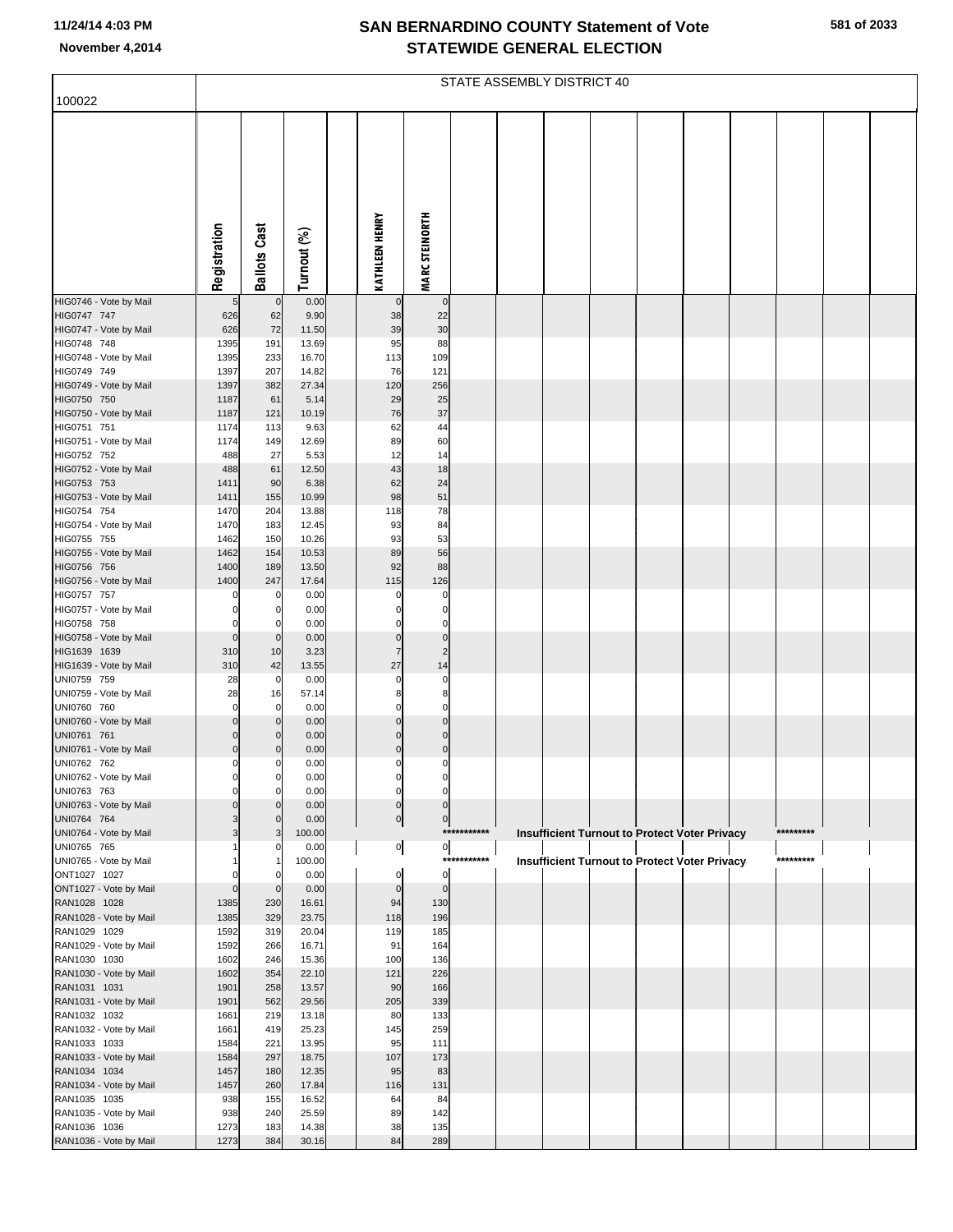|                                        |              |                     |                |                       |                       | STATE ASSEMBLY DISTRICT 40 |  |  |  |  |
|----------------------------------------|--------------|---------------------|----------------|-----------------------|-----------------------|----------------------------|--|--|--|--|
| 100022                                 |              |                     |                |                       |                       |                            |  |  |  |  |
|                                        | Registration | <b>Ballots Cast</b> | Turnout (%)    | <b>KATHLEEN HENRY</b> | <b>MARC STEINORTH</b> |                            |  |  |  |  |
| RAN1037 1037                           | 1534         | 260                 | 16.95          | 85                    | 163                   |                            |  |  |  |  |
| RAN1037 - Vote by Mail                 | 1534         | 288                 | 18.77          | 115                   | 164                   |                            |  |  |  |  |
| RAN1038 1038<br>RAN1038 - Vote by Mail | 1420<br>1420 | 266                 | 18.73<br>18.94 | 97<br>97              | 161<br>166            |                            |  |  |  |  |
| RAN1039 1039                           | 1504         | 269<br>260          | 17.29          | 97                    | 151                   |                            |  |  |  |  |
| RAN1039 - Vote by Mail                 | 1504         | 387                 | 25.73          | 126                   | 250                   |                            |  |  |  |  |
| RAN1040 1040                           | 1289         | 198                 | 15.36          | 59                    | 134                   |                            |  |  |  |  |
| RAN1040 - Vote by Mail<br>RAN1041 1041 | 1289<br>1797 | 239<br>205          | 18.54<br>11.41 | 93<br>98              | 139<br>98             |                            |  |  |  |  |
| RAN1041 - Vote by Mail                 | 1797         | 402                 | 22.37          | 182                   | 207                   |                            |  |  |  |  |
| RAN1042 1042                           | 1780         | 173                 | 9.72           | 83                    | 80                    |                            |  |  |  |  |
| RAN1042 - Vote by Mail<br>RAN1043 1043 | 1780<br>1688 | 357<br>201          | 20.06<br>11.91 | 174<br>102            | 167<br>93             |                            |  |  |  |  |
| RAN1043 - Vote by Mail                 | 1688         | 291                 | 17.24          | 124                   | 155                   |                            |  |  |  |  |
| RAN1044 1044                           | 1574         | 164                 | 10.42          | 80                    | 73                    |                            |  |  |  |  |
| RAN1044 - Vote by Mail                 | 1574         | 278                 | 17.66          | 130                   | 137                   |                            |  |  |  |  |
| RAN1045 1045<br>RAN1045 - Vote by Mail | 1805<br>1805 | 229<br>394          | 12.69<br>21.83 | 101<br>174            | 121<br>212            |                            |  |  |  |  |
| RAN1046 1046                           | 1581         | 248                 | 15.69          | 75                    | 163                   |                            |  |  |  |  |
| RAN1046 - Vote by Mail                 | 1581         | 331                 | 20.94          | 124                   | 200                   |                            |  |  |  |  |
| RAN1047 1047                           | 1614         | 218                 | 13.51          | 93                    | 119                   |                            |  |  |  |  |
| RAN1047 - Vote by Mail<br>RAN1048 1048 | 1614<br>1431 | 286<br>197          | 17.72<br>13.77 | 113<br>74             | 168<br>115            |                            |  |  |  |  |
| RAN1048 - Vote by Mail                 | 1431         | 306                 | 21.38          | 144                   | 157                   |                            |  |  |  |  |
| RAN1049 1049                           | 1310         | 166                 | 12.67          | 58                    | 104                   |                            |  |  |  |  |
| RAN1049 - Vote by Mail<br>RAN1050 1050 | 1310<br>877  | 299<br>135          | 22.82<br>15.39 | 112<br>48             | 178<br>86             |                            |  |  |  |  |
| RAN1050 - Vote by Mail                 | 877          | 244                 | 27.82          | 80                    | 158                   |                            |  |  |  |  |
| RAN1051 1051                           | 1338         | 131                 | 9.79           | 75                    | 54                    |                            |  |  |  |  |
| RAN1051 - Vote by Mail<br>RAN1052 1052 | 1338<br>627  | 257<br>45           | 19.21<br>7.18  | 123<br>33             | 121<br>10             |                            |  |  |  |  |
| RAN1052 - Vote by Mail                 | 627          | 53                  | 8.45           | 37                    | 16                    |                            |  |  |  |  |
| RAN1053 1053                           | 961          | 135                 | 14.05          | 58                    | 72                    |                            |  |  |  |  |
| RAN1053 - Vote by Mail                 | 961          | 150                 | 15.61          | 59                    | 87                    |                            |  |  |  |  |
| RAN1054 1054<br>RAN1054 - Vote by Mail | 942<br>942   | 144<br>200          | 15.29<br>21.23 | 49<br>65              | 90<br>128             |                            |  |  |  |  |
| RAN1055 1055                           | 1747         | 226                 | 12.94          | 89                    | 128                   |                            |  |  |  |  |
| RAN1055 - Vote by Mail                 | 1747         | 365                 | 20.89          | 132                   | 228                   |                            |  |  |  |  |
| RAN1056 1056<br>RAN1056 - Vote by Mail | 2004<br>2004 | 280<br>515          | 13.97<br>25.70 | 108<br>169            | 160<br>330            |                            |  |  |  |  |
| RAN1057 1057                           | 1340         | 239                 | 17.84          | 92                    | 141                   |                            |  |  |  |  |
| RAN1057 - Vote by Mail                 | 1340         | 331                 | 24.70          | 97                    | 219                   |                            |  |  |  |  |
| RAN1058 1058<br>RAN1058 - Vote by Mail | 1557<br>1557 | 240<br>421          | 15.41<br>27.04 | 77<br>127             | 151<br>280            |                            |  |  |  |  |
| RAN1059 1059                           | 1126         | 232                 | 20.60          | 74                    | 145                   |                            |  |  |  |  |
| RAN1059 - Vote by Mail                 | 1126         | 348                 | 30.91          | 98                    | 239                   |                            |  |  |  |  |
| RAN1060 1060<br>RAN1060 - Vote by Mail | 1616         | 193<br>344          | 11.94<br>21.29 | 86<br>142             | 98<br>186             |                            |  |  |  |  |
| RAN1061 1061                           | 1616<br>1589 | 260                 | 16.36          | 102                   | 144                   |                            |  |  |  |  |
| RAN1061 - Vote by Mail                 | 1589         | 320                 | 20.14          | 131                   | 171                   |                            |  |  |  |  |
| RAN1062 1062                           | 1486         | 151                 | 10.16          | 71                    | 72                    |                            |  |  |  |  |
| RAN1062 - Vote by Mail<br>RAN1063 1063 | 1486<br>811  | 345<br>101          | 23.22<br>12.45 | 169<br>54             | 167<br>44             |                            |  |  |  |  |
| RAN1063 - Vote by Mail                 | 811          | 142                 | 17.51          | 70                    | 68                    |                            |  |  |  |  |
| RAN1064 1064                           | 1512         | 195                 | 12.90          | 89                    | 98                    |                            |  |  |  |  |
| RAN1064 - Vote by Mail                 | 1512         | 263                 | 17.39          | 121                   | 137                   |                            |  |  |  |  |
| RAN1065 1065<br>RAN1065 - Vote by Mail | 1575<br>1575 | 245<br>357          | 15.56<br>22.67 | 103<br>154            | 125<br>195            |                            |  |  |  |  |
| RAN1066 1066                           | 1715         | 256                 | 14.93          | 113                   | 132                   |                            |  |  |  |  |
| RAN1066 - Vote by Mail                 | 1715         | 361                 | 21.05          | 147                   | 205                   |                            |  |  |  |  |
| RAN1067 1067                           | 1271         | 150                 | 11.80          | 62                    | 84                    |                            |  |  |  |  |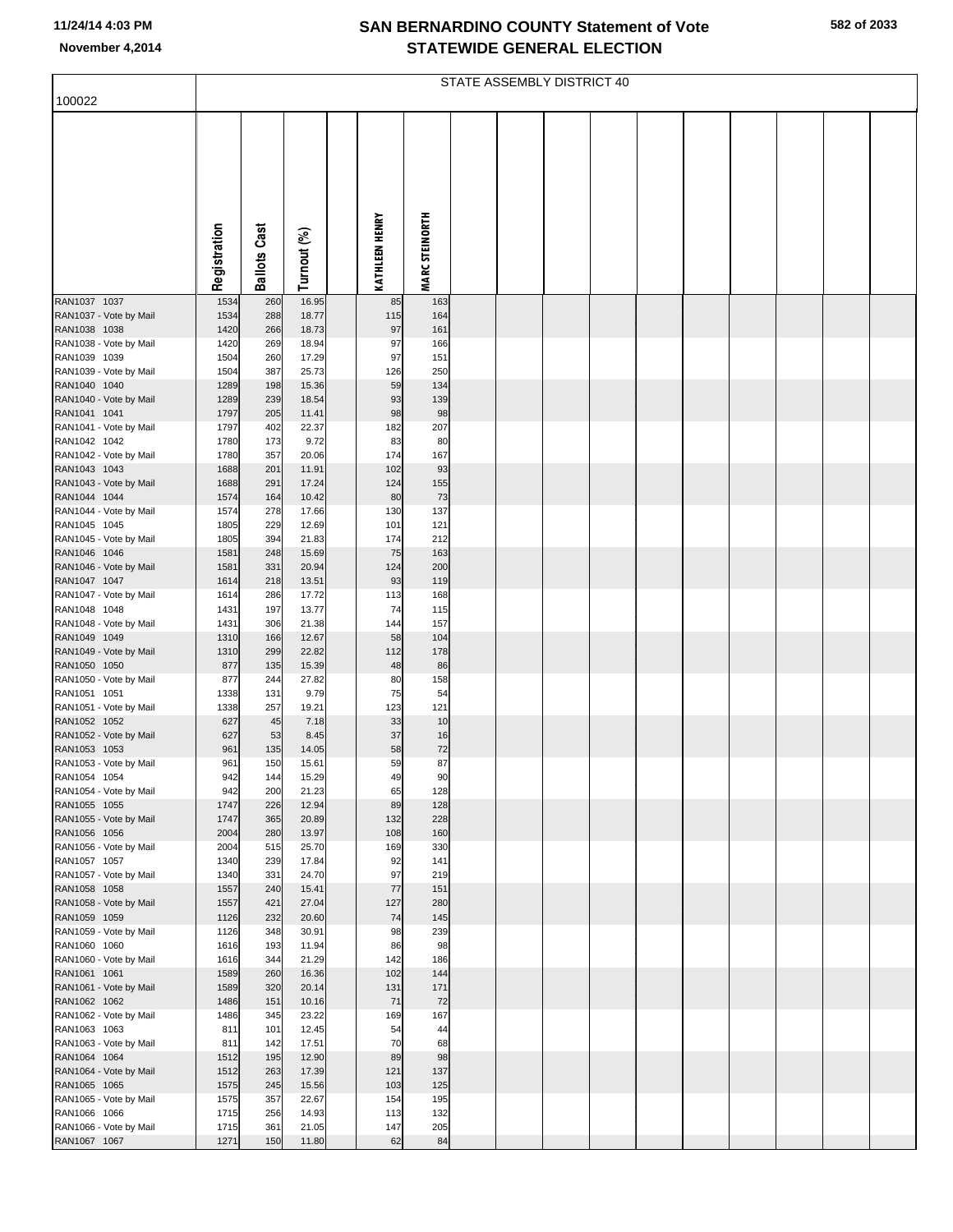|                                        |                      |                            |                |                       |                            |             | STATE ASSEMBLY DISTRICT 40 |  |                                                      |           |  |
|----------------------------------------|----------------------|----------------------------|----------------|-----------------------|----------------------------|-------------|----------------------------|--|------------------------------------------------------|-----------|--|
| 100022                                 |                      |                            |                |                       |                            |             |                            |  |                                                      |           |  |
|                                        | Registration         | <b>Ballots Cast</b>        | Turnout (%)    | <b>KATHLEEN HENRY</b> | <b>MARC STEINORTH</b>      |             |                            |  |                                                      |           |  |
| RAN1067 - Vote by Mail                 | 1271                 | 253                        | 19.91          | 105                   | 142                        |             |                            |  |                                                      |           |  |
| RAN1068 1068                           | 1533                 | 167                        | 10.89          | 77                    | 82                         |             |                            |  |                                                      |           |  |
| RAN1068 - Vote by Mail<br>RAN1069 1069 | 1533<br>1578         | 294<br>212                 | 19.18<br>13.43 | 147<br>112            | 136<br>92                  |             |                            |  |                                                      |           |  |
| RAN1069 - Vote by Mail                 | 1578                 | 308                        | 19.52          | 134                   | 157                        |             |                            |  |                                                      |           |  |
| RAN1070 1070                           | 1507                 | 201                        | 13.34          | 82                    | 108                        |             |                            |  |                                                      |           |  |
| RAN1070 - Vote by Mail                 | 1507                 | 315                        | 20.90          | 130                   | 172                        |             |                            |  |                                                      |           |  |
| RAN1071 1071<br>RAN1071 - Vote by Mail | $\Omega$<br>$\Omega$ | $\mathbf 0$<br>$\mathbf 0$ | 0.00<br>0.00   | 0<br>$\overline{0}$   | $\mathbf 0$<br>$\mathbf 0$ |             |                            |  |                                                      |           |  |
| RAN1072 1072                           | 1270                 | 127                        | 10.00          | 73                    | 46                         |             |                            |  |                                                      |           |  |
| RAN1072 - Vote by Mail                 | 1270                 | 190                        | 14.96          | 127                   | 54                         |             |                            |  |                                                      |           |  |
| RAN1073 1073                           | 475                  | 51                         | 10.74          | 28                    | 21                         |             |                            |  |                                                      |           |  |
| RAN1073 - Vote by Mail<br>RAN1074 1074 | 475<br>n             | 41<br>$\mathbf 0$          | 8.63<br>0.00   | 20<br>$\Omega$        | 21<br>$\mathbf 0$          |             |                            |  |                                                      |           |  |
| RAN1074 - Vote by Mail                 | $\Omega$             | $\mathbf 0$                | 0.00           | $\overline{0}$        | $\pmb{0}$                  |             |                            |  |                                                      |           |  |
| RAN1075 1075                           | 1071                 | 110                        | 10.27          | 57                    | 45                         |             |                            |  |                                                      |           |  |
| RAN1075 - Vote by Mail                 | 1071                 | 208                        | 19.42          | 115                   | 87                         |             |                            |  |                                                      |           |  |
| RAN1076 1076                           | 1576<br>1576         | 172<br>239                 | 10.91<br>15.16 | 99<br>136             | 63<br>97                   |             |                            |  |                                                      |           |  |
| RAN1076 - Vote by Mail<br>RAN1077 1077 | 1762                 | 184                        | 10.44          | 99                    | 79                         |             |                            |  |                                                      |           |  |
| RAN1077 - Vote by Mail                 | 1762                 | 313                        | 17.76          | 156                   | 144                        |             |                            |  |                                                      |           |  |
| RAN1078 1078                           |                      | $\Omega$                   | 0.00           | 0                     | 0                          |             |                            |  |                                                      |           |  |
| RAN1078 - Vote by Mail<br>RAN1079 1079 |                      | $\mathbf 0$<br>$\Omega$    | 0.00<br>0.00   |                       | $\Omega$<br>0              |             |                            |  |                                                      |           |  |
| RAN1079 - Vote by Mail                 |                      | $\mathbf 0$                | 0.00           | U                     | $\Omega$                   |             |                            |  |                                                      |           |  |
| RAN1080 1080                           |                      | $\mathbf 0$                | 0.00           | 0                     | 0                          |             |                            |  |                                                      |           |  |
| RAN1080 - Vote by Mail                 | ი                    | $\Omega$                   | 0.00           | $\Omega$              | $\mathbf 0$                |             |                            |  |                                                      |           |  |
| RAN1081 1081<br>RAN1081 - Vote by Mail |                      | 0<br>$\Omega$              | 0.00<br>0.00   | n<br>n                | 0<br>0                     |             |                            |  |                                                      |           |  |
| RAN1082 1082                           |                      | $\Omega$                   | 0.00           | $\Omega$              | 0                          |             |                            |  |                                                      |           |  |
| RAN1082 - Vote by Mail                 |                      | $\Omega$                   | 0.00           | U                     | $\Omega$                   |             |                            |  |                                                      |           |  |
| RAN1083 1083                           |                      | $\Omega$                   | 0.00           | 0                     | $\Omega$                   |             |                            |  |                                                      |           |  |
| RAN1083 - Vote by Mail<br>RAN1568 1568 | 0<br>874             | $\Omega$<br>83             | 0.00<br>9.50   | $\overline{0}$<br>46  | 0<br>32                    |             |                            |  |                                                      |           |  |
| RAN1568 - Vote by Mail                 | 874                  | 104                        | 11.90          | 52                    | 43                         |             |                            |  |                                                      |           |  |
| RAN1569 1569                           | 358                  | 35                         | 9.78           | 17                    | 16                         |             |                            |  |                                                      |           |  |
| RAN1569 - Vote by Mail                 | 358                  | 52                         | 14.53          | 24                    | 26                         |             |                            |  |                                                      |           |  |
| RAN1573 1573<br>RAN1573 - Vote by Mail | 1094<br>1094         | 137<br>172                 | 12.52<br>15.72 | 71<br>94              | 60<br>73                   |             |                            |  |                                                      |           |  |
| RAN1574 1574                           |                      | 2                          | 28.57          |                       |                            | *********** |                            |  | Insufficient Turnout to Protect Voter Privacy        | ********* |  |
| RAN1574 - Vote by Mail                 | 7                    | $\mathbf 0$                | 0.00           | $\overline{0}$        | $\overline{0}$             |             |                            |  |                                                      |           |  |
| RAN1084 1084<br>RAN1084 - Vote by Mail | 53<br>53             | -1<br>12                   | 1.89<br>22.64  | 6                     | 6                          | *********** |                            |  | <b>Insufficient Turnout to Protect Voter Privacy</b> | ********* |  |
| SB51085 1085                           | $\Omega$             | $\mathbf 0$                | 0.00           | 0                     | 0                          |             |                            |  |                                                      |           |  |
| SB51085 - Vote by Mail                 | $\Omega$             | $\mathbf 0$                | 0.00           | U                     | $\mathbf 0$                |             |                            |  |                                                      |           |  |
| RAN1086 1086                           | 44                   | 8                          | 18.18          | 0                     | 8                          |             |                            |  |                                                      |           |  |
| RAN1086 - Vote by Mail<br>SB51087 1087 | 44<br>1350           | 6<br>215                   | 13.64<br>15.93 | 3<br>84               | 3<br>124                   |             |                            |  |                                                      |           |  |
| SB51087 - Vote by Mail                 | 1350                 | 300                        | 22.22          | 129                   | 156                        |             |                            |  |                                                      |           |  |
| SB51088 1088                           | 1372                 | 217                        | 15.82          | 93                    | 118                        |             |                            |  |                                                      |           |  |
| SB51088 - Vote by Mail                 | 1372                 | 302                        | 22.01          | 126                   | 167                        |             |                            |  |                                                      |           |  |
| SB51089 1089<br>SB51089 - Vote by Mail | 1342<br>1342         | 211<br>216                 | 15.72<br>16.10 | 117<br>113            | 76<br>94                   |             |                            |  |                                                      |           |  |
| SB51090 1090                           | 1358                 | 137                        | 10.09          | 70                    | 62                         |             |                            |  |                                                      |           |  |
| SB51090 - Vote by Mail                 | 1358                 | 201                        | 14.80          | 101                   | 95                         |             |                            |  |                                                      |           |  |
| LOM1091 1091                           | 715                  | 81                         | 11.33          | 33                    | 45                         |             |                            |  |                                                      |           |  |
| LOM1091 - Vote by Mail<br>LOM1092 1092 | 715<br>14            | 239                        | 33.43<br>28.57 | 107                   | 117                        | *********** |                            |  | Insufficient Turnout to Protect Voter Privacy        | ********* |  |
| LOM1092 - Vote by Mail                 | 14                   |                            | 7.14           |                       |                            | *********** |                            |  | <b>Insufficient Turnout to Protect Voter Privacy</b> | ********* |  |
| LOM1093 1093                           | 0                    | 0                          | 0.00           | $\overline{0}$        | $\mathbf 0$                |             |                            |  |                                                      |           |  |
| LOM1093 - Vote by Mail                 | $\Omega$             | $\Omega$                   | 0.00           | $\mathbf{0}$          | $\mathbf 0$                |             |                            |  |                                                      |           |  |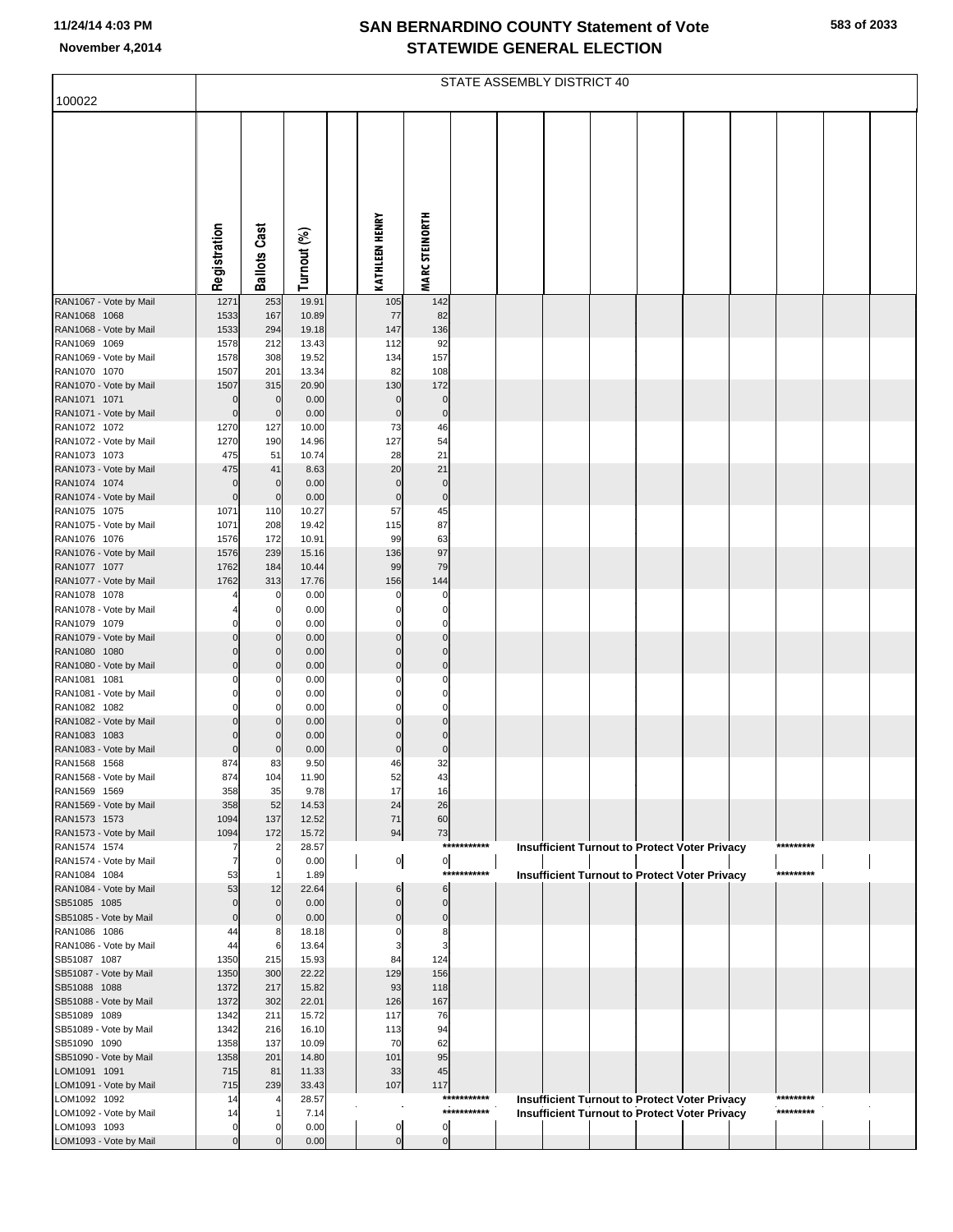| 100022                                 |                             |                                  |                |                         |                        | STATE ASSEMBLY DISTRICT 40 |  |  |  |  |
|----------------------------------------|-----------------------------|----------------------------------|----------------|-------------------------|------------------------|----------------------------|--|--|--|--|
|                                        |                             |                                  |                |                         |                        |                            |  |  |  |  |
|                                        | Registration                | <b>Ballots Cast</b>              | Turnout (%)    | <b>KATHLEEN HENRY</b>   | <b>MARC STEINORTH</b>  |                            |  |  |  |  |
| SB31094 1094                           | 448                         | 21                               | 4.69           | 9                       | 9                      |                            |  |  |  |  |
| SB31094 - Vote by Mail<br>LOM1095 1095 | 448<br>1740                 | 76<br>190                        | 16.96<br>10.92 | 53<br>81                | 20<br>86               |                            |  |  |  |  |
| LOM1095 - Vote by Mail                 | 1740                        | 267                              | 15.34          | 147                     | 100                    |                            |  |  |  |  |
| LOM1096 1096                           | 1598                        | 197                              | 12.33          | 92                      | 92                     |                            |  |  |  |  |
| LOM1096 - Vote by Mail<br>LOM1097 1097 | 1598<br>414                 | 269<br>54                        | 16.83<br>13.04 | 122<br>29               | 122<br>21              |                            |  |  |  |  |
| LOM1097 - Vote by Mail                 | 414                         | 81                               | 19.57          | 33                      | 47                     |                            |  |  |  |  |
| LOM1098 1098                           | 1911                        | 223                              | 11.67          | 99                      | 110                    |                            |  |  |  |  |
| LOM1098 - Vote by Mail<br>LOM1099 1099 | 1911<br>128                 | 427<br>15                        | 22.34<br>11.72 | 210<br>9                | 198                    |                            |  |  |  |  |
| LOM1099 - Vote by Mail                 | 128                         | 21                               | 16.41          | 14                      | 6<br>$\overline{7}$    |                            |  |  |  |  |
| LOM1100 1100                           | 1706                        | 286                              | 16.76          | 80                      | 197                    |                            |  |  |  |  |
| LOM1100 - Vote by Mail                 | 1706                        | 406                              | 23.80          | 146                     | 236                    |                            |  |  |  |  |
| LOM1101 1101<br>LOM1101 - Vote by Mail | 1665<br>1665                | 290<br>496                       | 17.42<br>29.79 | 99<br>155               | 177<br>313             |                            |  |  |  |  |
| LOM1102 1102                           | 219                         | 27                               | 12.33          | 6                       | 21                     |                            |  |  |  |  |
| LOM1102 - Vote by Mail                 | 219                         | 75                               | 34.25          | 21                      | 50                     |                            |  |  |  |  |
| LOM1631 1631<br>LOM1631 - Vote by Mail | $\mathbf 0$<br>$\mathbf{0}$ | $\overline{0}$<br>$\overline{0}$ | 0.00<br>0.00   | $\mathbf 0$<br>$\Omega$ | $\pmb{0}$<br>$\pmb{0}$ |                            |  |  |  |  |
| RED1103 1103                           | 1522                        | 243                              | 15.97          | 128                     | 99                     |                            |  |  |  |  |
| RED1103 - Vote by Mail                 | 1522                        | 272                              | 17.87          | 116                     | 142                    |                            |  |  |  |  |
| RED1104 1104<br>RED1104 - Vote by Mail | 926<br>926                  | 121<br>162                       | 13.07<br>17.49 | 55<br>82                | 58<br>75               |                            |  |  |  |  |
| RED1105 1105                           | 1324                        | 194                              | 14.65          | 98                      | 85                     |                            |  |  |  |  |
| RED1105 - Vote by Mail                 | 1324                        | 214                              | 16.16          | 139                     | 65                     |                            |  |  |  |  |
| RED1106 1106<br>RED1106 - Vote by Mail | 1486<br>1486                | 248<br>350                       | 16.69<br>23.55 | 113<br>146              | 121<br>192             |                            |  |  |  |  |
| RED1107 1107                           | 1545                        | 319                              | 20.65          | 139                     | 167                    |                            |  |  |  |  |
| RED1107 - Vote by Mail                 | 1545                        | 373                              | 24.14          | 157                     | 205                    |                            |  |  |  |  |
| RED1108 1108<br>RED1108 - Vote by Mail | 1393<br>1393                | 234<br>251                       | 16.80<br>18.02 | 102<br>109              | 120<br>132             |                            |  |  |  |  |
| RED1109 1109                           | 1529                        | 205                              | 13.41          | 123                     | 68                     |                            |  |  |  |  |
| RED1109 - Vote by Mail                 | 1529                        | 241                              | 15.76          | 133                     | 99                     |                            |  |  |  |  |
| RED1110 1110<br>RED1110 - Vote by Mail | 837<br>837                  | 102<br>108                       | 12.19<br>12.90 | 69<br>76                | 28<br>30               |                            |  |  |  |  |
| RED1111 1111                           | 1198                        | 192                              | 16.03          | 77                      | 104                    |                            |  |  |  |  |
| RED1111 - Vote by Mail<br>RED1112 1112 | 1198<br>1636                | 318<br>314                       | 26.54<br>19.19 | 128<br>144              | 171<br>159             |                            |  |  |  |  |
| RED1112 - Vote by Mail                 | 1636                        | 418                              | 25.55          | 171                     | 240                    |                            |  |  |  |  |
| RED1113 1113                           | 1494                        | 229                              | 15.33          | 105                     | 111                    |                            |  |  |  |  |
| RED1113 - Vote by Mail<br>RED1114 1114 | 1494<br>66                  | 307<br>5                         | 20.55<br>7.58  | 154<br>$\overline{4}$   | 138<br>$\overline{1}$  |                            |  |  |  |  |
| RED1114 - Vote by Mail                 | 66                          | 5                                | 7.58           | 3                       | $\overline{2}$         |                            |  |  |  |  |
| RED1115 1115                           | 1418                        | 254                              | 17.91          | 98                      | 142                    |                            |  |  |  |  |
| RED1115 - Vote by Mail<br>RED1116 1116 | 1418<br>1007                | 440<br>252                       | 31.03<br>25.02 | 169<br>80               | 258<br>163             |                            |  |  |  |  |
| RED1116 - Vote by Mail                 | 1007                        | 331                              | 32.87          | 114                     | 202                    |                            |  |  |  |  |
| RED1117 1117                           | 962                         | 187                              | 19.44          | 56                      | 123                    |                            |  |  |  |  |
| RED1117 - Vote by Mail<br>RED1118 1118 | 962<br>1753                 | 327<br>344                       | 33.99<br>19.62 | 98<br>123               | 221<br>204             |                            |  |  |  |  |
| RED1118 - Vote by Mail                 | 1753                        | 562                              | 32.06          | 191                     | 347                    |                            |  |  |  |  |
| RED1119 1119                           | 1642                        | 323                              | 19.67          | 154                     | 151                    |                            |  |  |  |  |
| RED1119 - Vote by Mail<br>RED1120 1120 | 1642<br>1549                | 399<br>347                       | 24.30<br>22.40 | 211<br>122              | 181<br>216             |                            |  |  |  |  |
| RED1120 - Vote by Mail                 | 1549                        | 540                              | 34.86          | 209                     | 316                    |                            |  |  |  |  |
| RED1121 1121                           | 1693                        | 382                              | 22.56          | 176                     | 185                    |                            |  |  |  |  |
| RED1121 - Vote by Mail<br>RED1122 1122 | 1693<br>1404                | 494<br>339                       | 29.18<br>24.15 | 245<br>145              | 230<br>181             |                            |  |  |  |  |
| RED1122 - Vote by Mail                 | 1404                        | 407                              | 28.99          | 157                     | 223                    |                            |  |  |  |  |
| RED1123 1123                           | 1210                        | 244                              | 20.17          | 87                      | 145                    |                            |  |  |  |  |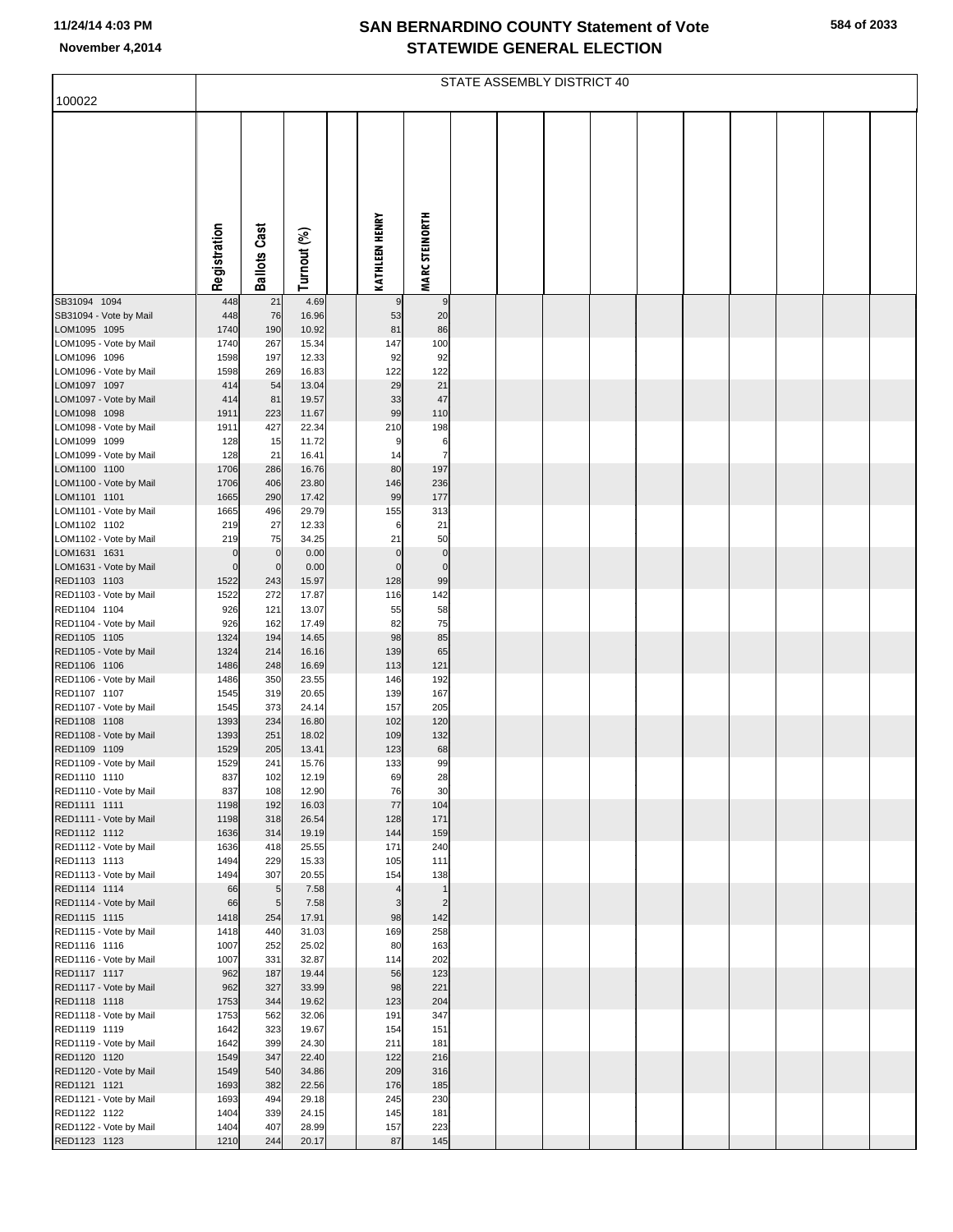|                                        |                  |                                  |                |                       |                          |             | STATE ASSEMBLY DISTRICT 40 |  |                                                      |           |  |
|----------------------------------------|------------------|----------------------------------|----------------|-----------------------|--------------------------|-------------|----------------------------|--|------------------------------------------------------|-----------|--|
| 100022                                 |                  |                                  |                |                       |                          |             |                            |  |                                                      |           |  |
|                                        |                  |                                  |                |                       |                          |             |                            |  |                                                      |           |  |
|                                        | Registration     | <b>Ballots Cast</b>              | Turnout (%)    | <b>KATHLEEN HENRY</b> | <b>MARC STEINORTH</b>    |             |                            |  |                                                      |           |  |
| RED1123 - Vote by Mail                 | 1210             | 299                              | 24.71          | 125                   | 168                      |             |                            |  |                                                      |           |  |
| RED1124 1124<br>RED1124 - Vote by Mail | 1592<br>1592     | 405<br>597                       | 25.44<br>37.50 | 128<br>198            | 252<br>385               |             |                            |  |                                                      |           |  |
| RED1125 1125                           | 1539             | 392                              | 25.47          | 125                   | 256                      |             |                            |  |                                                      |           |  |
| RED1125 - Vote by Mail                 | 1539             | 578                              | 37.56          | 187                   | 363                      |             |                            |  |                                                      |           |  |
| RED1126 1126<br>RED1126 - Vote by Mail | 1186<br>1186     | 304<br>483                       | 25.63<br>40.73 | 94<br>144             | 203<br>316               |             |                            |  |                                                      |           |  |
| RED1127 1127                           | 1470             | 332                              | 22.59          | 104                   | 216                      |             |                            |  |                                                      |           |  |
| RED1127 - Vote by Mail<br>RED1128 1128 | 1470<br>570      | 582<br>83                        | 39.59<br>14.56 | 175<br>22             | 389<br>59                |             |                            |  |                                                      |           |  |
| RED1128 - Vote by Mail                 | 570              | 213                              | 37.37          | 56                    | 145                      |             |                            |  |                                                      |           |  |
| RED1129 1129                           | 1257             | 310                              | 24.66          | 86                    | 211                      |             |                            |  |                                                      |           |  |
| RED1129 - Vote by Mail<br>RED1130 1130 | 1257<br>$\Omega$ | 436<br>$\mathbf 0$               | 34.69<br>0.00  | 125<br>$\pmb{0}$      | 299<br>$\mathbf 0$       |             |                            |  |                                                      |           |  |
| RED1130 - Vote by Mail                 | $\mathbf 0$      | $\mathbf{0}$                     | 0.00           | $\pmb{0}$             | $\pmb{0}$                |             |                            |  |                                                      |           |  |
| RED1131 1131<br>RED1131 - Vote by Mail | 52<br>52         | 3<br>35                          | 5.77<br>67.31  | $\boldsymbol{9}$      | 26                       | *********** |                            |  | <b>Insufficient Turnout to Protect Voter Privacy</b> | ********* |  |
| RED1132 1132                           | $\Omega$         | $\overline{0}$                   | 0.00           | $\mathbf 0$           | $\mathbf 0$              |             |                            |  |                                                      |           |  |
| RED1132 - Vote by Mail                 |                  | $\mathbf 0$                      | 0.00           | $\Omega$              | $\Omega$                 |             |                            |  |                                                      |           |  |
| RED1133 1133<br>RED1133 - Vote by Mail | $\Omega$         | $\overline{0}$<br>$\mathbf 0$    | 0.00<br>0.00   | $\Omega$<br>$\Omega$  | $\Omega$<br>$\Omega$     |             |                            |  |                                                      |           |  |
| RED1134 1134                           |                  | $\mathbf 0$                      | 0.00           | C                     | C                        |             |                            |  |                                                      |           |  |
| RED1134 - Vote by Mail<br>RED1135 1135 |                  | $\mathbf 0$<br>$\mathbf 0$       | 0.00<br>0.00   | C<br>$\Omega$         | C<br>$\Omega$            |             |                            |  |                                                      |           |  |
| RED1135 - Vote by Mail                 |                  | $\mathbf 0$                      | 0.00           | $\Omega$              | $\mathsf{C}$             |             |                            |  |                                                      |           |  |
| RED1136 1136                           |                  | $\overline{0}$                   | 0.00           | $\Omega$              | $\Omega$                 |             |                            |  |                                                      |           |  |
| RED1136 - Vote by Mail<br>RED1137 1137 | $\Omega$         | $\mathbf 0$<br>$\mathbf 0$       | 0.00<br>0.00   | $\Omega$<br>C         | $\Omega$<br>C            |             |                            |  |                                                      |           |  |
| RED1137 - Vote by Mail                 |                  | $\mathbf 0$                      | 0.00           | $\Omega$              | C                        |             |                            |  |                                                      |           |  |
| RED1138 1138<br>RED1138 - Vote by Mail | 0                | $\mathbf 0$<br>$\mathbf 0$       | 0.00<br>0.00   | $\Omega$<br>$\Omega$  | $\Omega$<br>$\mathsf{C}$ |             |                            |  |                                                      |           |  |
| RED1139 1139                           |                  | $\overline{0}$                   | 0.00           | $\Omega$              | $\Omega$                 |             |                            |  |                                                      |           |  |
| RED1139 - Vote by Mail                 | $\Omega$         | $\mathbf{0}$                     | 0.00           | $\Omega$              | $\mathbf 0$              |             |                            |  |                                                      |           |  |
| RED1140 1140<br>RED1140 - Vote by Mail | 10<br>10         | $\overline{0}$<br>$\overline{4}$ | 0.00<br>40.00  | 0                     | $\mathbf 0$              | *********** |                            |  | Insufficient Turnout to Protect Voter Privacy        | ********* |  |
| RED1620 1620                           | $\Omega$         | $\mathbf{0}$                     | 0.00           | C                     | 0                        |             |                            |  |                                                      |           |  |
| RED1620 - Vote by Mail<br>RED1621 1621 |                  | $\mathbf{0}$                     | 0.00<br>0.00   | C                     | $\Omega$<br>C            |             |                            |  |                                                      |           |  |
| RED1621 - Vote by Mail                 |                  | $\mathbf{0}$                     | 0.00           | C                     | $\mathcal{C}$            |             |                            |  |                                                      |           |  |
| RED1624 1624                           |                  | 0                                | 0.00           | C                     | C                        |             |                            |  |                                                      |           |  |
| RED1624 - Vote by Mail<br>RED1625 1625 | 0<br>931         | $\mathbf 0$<br>166               | 0.00<br>17.83  | $\Omega$<br>90        | $\mathsf{C}$<br>71       |             |                            |  |                                                      |           |  |
| RED1625 - Vote by Mail                 | 931              | 167                              | 17.94          | 80                    | 83                       |             |                            |  |                                                      |           |  |
| RED1626 1626<br>RED1626 - Vote by Mail | 1028<br>1028     | 219<br>269                       | 21.30<br>26.17 | 83<br>97              | 124<br>163               |             |                            |  |                                                      |           |  |
| RED1629 1629                           |                  | $\mathbf 0$                      | 0.00           | C                     | C                        |             |                            |  |                                                      |           |  |
| RED1629 - Vote by Mail                 |                  | $\mathbf 0$                      | 0.00           | C                     | C                        |             |                            |  |                                                      |           |  |
| RED1664 1664<br>RED1664 - Vote by Mail | $\Omega$         | 0                                | 0.00<br>0.00   | C<br>$\pmb{0}$        | $\mathbf 0$              |             |                            |  |                                                      |           |  |
| RED1665 1665                           | 13               |                                  | 7.69           |                       |                          | *********** |                            |  | Insufficient Turnout to Protect Voter Privacy        | ********* |  |
| RED1665 - Vote by Mail<br>RED1667 1667 | 13               | 3<br>0                           | 23.08<br>0.00  | 0                     | $\Omega$                 | *********** |                            |  | <b>Insufficient Turnout to Protect Voter Privacy</b> | ********* |  |
| RED1667 - Vote by Mail                 |                  |                                  | 0.00           | $\mathbf 0$           | $\mathbf 0$              |             |                            |  |                                                      |           |  |
| RED1668 1668                           |                  |                                  | 0.00           | 0                     | 0                        |             |                            |  |                                                      |           |  |
| RED1668 - Vote by Mail<br>RED1707 1707 |                  | $\mathbf{0}$                     | 25.00<br>0.00  | $\Omega$              | $\mathbf 0$              | *********** |                            |  | <b>Insufficient Turnout to Protect Voter Privacy</b> | ********* |  |
| RED1707 - Vote by Mail                 |                  | $\mathbf{0}$                     | 0.00           | $\Omega$              | $\mathbf 0$              |             |                            |  |                                                      |           |  |
| SB41141 1141                           |                  | 0                                | 0.00           | C                     | C                        |             |                            |  |                                                      |           |  |
| SB41141 - Vote by Mail<br>SB41142 1142 |                  | 0                                | 0.00<br>0.00   | C<br>C                | C<br>C                   |             |                            |  |                                                      |           |  |
| SB41142 - Vote by Mail                 |                  |                                  | 0.00           | $\Omega$              | $\mathbf 0$              |             |                            |  |                                                      |           |  |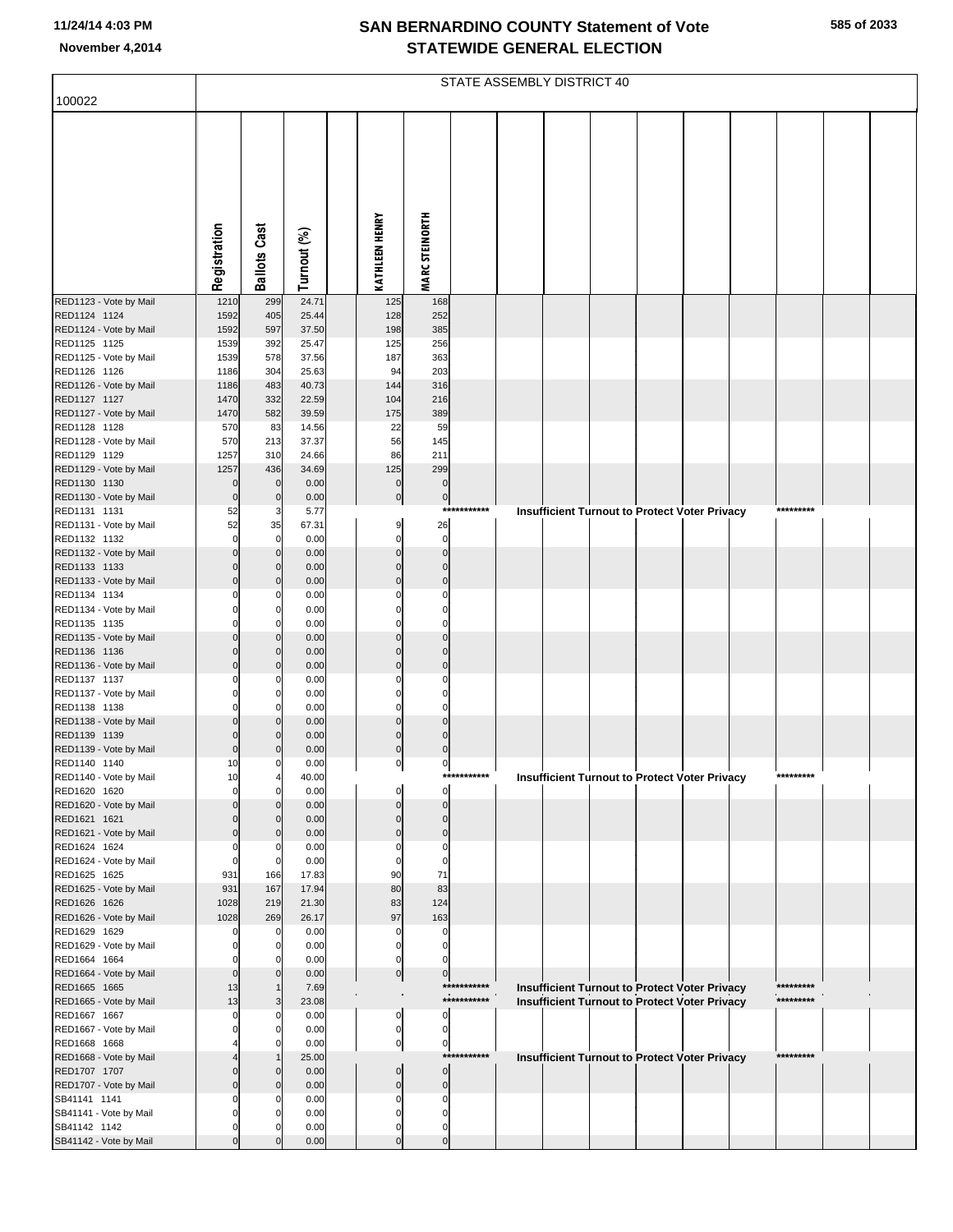|                                        |                            |                            |               |                            |                             |              | STATE ASSEMBLY DISTRICT 40                           |  |  |           |  |
|----------------------------------------|----------------------------|----------------------------|---------------|----------------------------|-----------------------------|--------------|------------------------------------------------------|--|--|-----------|--|
| 100022                                 |                            |                            |               |                            |                             |              |                                                      |  |  |           |  |
|                                        | Registration               | <b>Ballots Cast</b>        | Turnout (%)   | <b>KATHLEEN HENRY</b>      | <b>MARC STEINORTH</b>       |              |                                                      |  |  |           |  |
| UNI1143 1143                           | 1126                       | 134                        | 11.90         | 54                         | 72                          |              |                                                      |  |  |           |  |
| UNI1143 - Vote by Mail<br>UNI1144 1144 | 1126<br>$\overline{c}$     | 195<br>$\mathbf{0}$        | 17.32<br>0.00 | 66<br>$\Omega$             | 122<br>$\Omega$             |              |                                                      |  |  |           |  |
| UNI1144 - Vote by Mail                 | $\overline{2}$             | 0                          | 0.00          |                            | $\Omega$                    |              |                                                      |  |  |           |  |
| UNI1145 1145                           | 49                         | $\mathbf 0$                | 0.00          | $\Omega$                   | $\Omega$                    |              |                                                      |  |  |           |  |
| UNI1145 - Vote by Mail                 | 49                         | 36                         | 73.47         |                            | 28                          |              |                                                      |  |  |           |  |
| UNI1146 1146<br>UNI1146 - Vote by Mail | 12<br>12                   | $\overline{0}$<br>6        | 0.00<br>50.00 |                            | $\Omega$<br>5               |              |                                                      |  |  |           |  |
| UNI1147 1147                           | 19                         | $\mathbf 0$                | 0.00          | $\Omega$                   | $\mathbf 0$                 |              |                                                      |  |  |           |  |
| UNI1147 - Vote by Mail                 | 19                         | 12                         | 63.16         |                            | 10                          |              |                                                      |  |  |           |  |
| UNI1148 1148                           | 12                         | $\overline{0}$             | 0.00          | C                          | $\Omega$                    |              |                                                      |  |  |           |  |
| UNI1148 - Vote by Mail                 | 12                         |                            | 66.67         |                            | 8                           |              |                                                      |  |  |           |  |
| UNI1149 1149<br>UNI1149 - Vote by Mail | $\mathbf 0$<br>$\Omega$    | $\overline{0}$<br>$\Omega$ | 0.00<br>0.00  | $\Omega$<br>$\mathbf 0$    | $\Omega$<br>$\Omega$        |              |                                                      |  |  |           |  |
| UNI1150 1150                           | 9                          | $\mathbf 0$                | 0.00          | $\mathbf 0$                | $\mathbf{0}$                |              |                                                      |  |  |           |  |
| UNI1150 - Vote by Mail                 | 9                          | 0                          | 0.00          | $\mathbf 0$                | $\pmb{0}$                   |              |                                                      |  |  |           |  |
| UNI1151 1151                           | 16                         | 2                          | 12.50         |                            |                             | ***********  | <b>Insufficient Turnout to Protect Voter Privacy</b> |  |  | ********* |  |
| UNI1151 - Vote by Mail<br>UNI1152 1152 | 16<br>18                   | 6<br>$\overline{0}$        | 37.50         | 3                          | 3                           |              |                                                      |  |  |           |  |
| UNI1152 - Vote by Mail                 | 18                         |                            | 0.00<br>22.22 | $\overline{0}$             | 0 <br>$***$                 | ******       | <b>Insufficient Turnout to Protect Voter Privacy</b> |  |  | ********* |  |
| UNI1153 1153                           | 35                         | $\mathbf 0$                | 0.00          | $\pmb{0}$                  | $\overline{0}$              |              |                                                      |  |  |           |  |
| UNI1153 - Vote by Mail                 | 35                         | 23                         | 65.71         | 7                          | 15                          |              |                                                      |  |  |           |  |
| UNI1623 1623                           | $\Omega$                   | $\mathbf 0$                | 0.00          | $\mathbf 0$                | $\mathbf 0$                 |              |                                                      |  |  |           |  |
| UNI1623 - Vote by Mail<br>UNI1628 1628 | $\Omega$<br>$\Omega$       | $\Omega$                   | 0.00<br>0.00  | $\mathbf 0$<br>$\mathbf 0$ | $\mathbf 0$<br>$\mathbf 0$  |              |                                                      |  |  |           |  |
| UNI1628 - Vote by Mail                 |                            | $\Omega$                   | 0.00          | $\pmb{0}$                  | $\mathbf 0$                 |              |                                                      |  |  |           |  |
| UNI1630 1630                           | 9                          |                            | 22.22         |                            |                             | ***********  | Insufficient Turnout to Protect Voter Privacy        |  |  |           |  |
| UNI1630 - Vote by Mail                 | 9                          |                            | 44.44         |                            |                             | ***********  | <b>Insufficient Turnout to Protect Voter Privacy</b> |  |  | ********* |  |
| UNI1666 1666<br>UNI1666 - Vote by Mail | $\Omega$                   | $\Omega$                   | 0.00<br>0.00  | $\overline{0}$             | $\overline{0}$              | ***********  | <b>Insufficient Turnout to Protect Voter Privacy</b> |  |  | ********* |  |
| HIG1154 1154                           | $\Omega$                   | $\Omega$                   | 0.00          | $\Omega$                   | $\mathbf 0$                 |              |                                                      |  |  |           |  |
| HIG1154 - Vote by Mail                 | $\mathbf 0$                | $\Omega$                   | 0.00          | $\mathbf 0$                | $\mathbf 0$                 |              |                                                      |  |  |           |  |
| HIG1155 1155                           | $\,$ 6                     | $\Omega$                   | 0.00          | $\mathbf 0$                | $\Omega$                    |              |                                                      |  |  |           |  |
| HIG1155 - Vote by Mail<br>HIG1156 1156 | 6<br>9                     | 0<br>$\mathbf{0}$          | 0.00<br>0.00  | 0                          | 0                           |              |                                                      |  |  |           |  |
| HIG1156 - Vote by Mail                 | 9                          |                            | 11.11         | 이                          | 이                           | ***********  | <b>Insufficient Turnout to Protect Voter Privacy</b> |  |  | ********* |  |
| RED1157 1157                           | $\Omega$                   | $\Omega$                   | 0.00          |                            | $\mathbf 0$                 |              |                                                      |  |  |           |  |
| RED1157 - Vote by Mail                 | $\Omega$                   |                            | 0.00          | $\mathbf 0$                | $\mathbf 0$                 |              |                                                      |  |  |           |  |
| RED1158 1158<br>RED1158 - Vote by Mail | $\mathbf 0$<br>$\Omega$    | $\Omega$<br>0              | 0.00<br>0.00  | $\mathbf 0$<br>0           | $\mathbf 0$<br>0            |              |                                                      |  |  |           |  |
| RED1159 1159                           | $\Omega$                   | $\Omega$                   | 0.00          | 0                          | $\Omega$                    |              |                                                      |  |  |           |  |
| RED1159 - Vote by Mail                 |                            |                            | 0.00          |                            |                             |              |                                                      |  |  |           |  |
| SB11160 1160                           | 9                          | $\Omega$                   | 0.00          | $\mathbf 0$                | $\mathbf 0$                 |              |                                                      |  |  |           |  |
| SB11160 - Vote by Mail<br>SB11161 1161 | 9<br>224                   | $\overline{2}$             | 55.56<br>0.89 | $\mathbf{1}$               | $\overline{4}$              | ************ | <b>Insufficient Turnout to Protect Voter Privacy</b> |  |  | ********* |  |
| SB11161 - Vote by Mail                 | 224                        | 17                         | 7.59          | 11                         | 5                           |              |                                                      |  |  |           |  |
| SB11162 1162                           |                            | $\overline{0}$             | 0.00          | 0                          | $\mathbf 0$                 |              |                                                      |  |  |           |  |
| SB11162 - Vote by Mail                 |                            | O                          | 0.00          | $\Omega$                   | $\Omega$                    |              |                                                      |  |  |           |  |
| SB11163 1163<br>SB11163 - Vote by Mail | $\mathbf 0$<br>$\mathbf 0$ | $\Omega$                   | 0.00<br>0.00  | $\Omega$<br>0              | $\mathbf{0}$<br>$\mathbf 0$ |              |                                                      |  |  |           |  |
| SB11635 1635                           | 10                         | $\Omega$                   | 0.00          | $\pmb{0}$                  | $\pmb{0}$                   |              |                                                      |  |  |           |  |
| SB11635 - Vote by Mail                 | 10                         |                            | 20.00         |                            |                             | ***********  | <b>Insufficient Turnout to Protect Voter Privacy</b> |  |  | ********* |  |
| SB11636 1636                           | $\overline{2}$             | $\Omega$                   | 0.00          | $\overline{0}$             | $\overline{0}$              |              |                                                      |  |  |           |  |
| SB11636 - Vote by Mail                 | $\overline{2}$             |                            | 50.00         |                            |                             | ***********  | <b>Insufficient Turnout to Protect Voter Privacy</b> |  |  | ********* |  |
| SB21164 1164<br>SB21164 - Vote by Mail | 302<br>302                 | 18<br>89                   | 5.96<br>29.47 | 14<br>59                   | $\overline{4}$<br>28        |              |                                                      |  |  |           |  |
| SB21165 1165                           | 597                        | 55                         | 9.21          | 30                         | 23                          |              |                                                      |  |  |           |  |
| SB21165 - Vote by Mail                 | 597                        | 95                         | 15.91         | 51                         | 38                          |              |                                                      |  |  |           |  |
| SB21166 1166                           | 843                        | 68                         | 8.07          | 46                         | 19                          |              |                                                      |  |  |           |  |
| SB21166 - Vote by Mail<br>SB21167 1167 | 843<br>112                 | 152<br>8                   | 18.03<br>7.14 | 92<br>5                    | 56<br>$\mathbf{3}$          |              |                                                      |  |  |           |  |
|                                        |                            |                            |               |                            |                             |              |                                                      |  |  |           |  |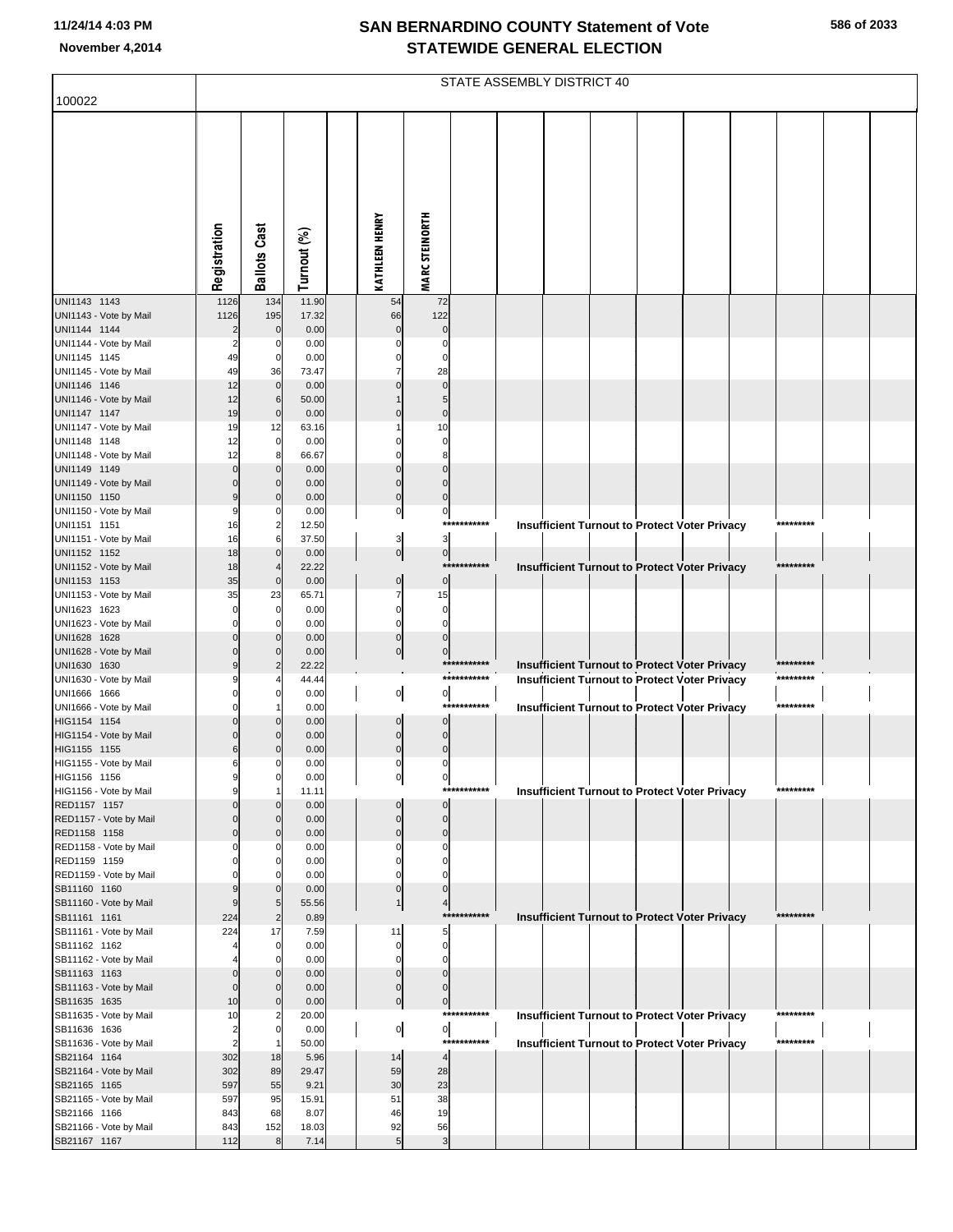| 100022                                 |                |                     |                |                         |                       | STATE ASSEMBLY DISTRICT 40 |  |  |                                                                                                       |                        |  |
|----------------------------------------|----------------|---------------------|----------------|-------------------------|-----------------------|----------------------------|--|--|-------------------------------------------------------------------------------------------------------|------------------------|--|
|                                        |                |                     |                |                         |                       |                            |  |  |                                                                                                       |                        |  |
|                                        |                |                     |                |                         |                       |                            |  |  |                                                                                                       |                        |  |
|                                        |                |                     |                |                         |                       |                            |  |  |                                                                                                       |                        |  |
|                                        |                |                     |                |                         |                       |                            |  |  |                                                                                                       |                        |  |
|                                        |                |                     |                |                         |                       |                            |  |  |                                                                                                       |                        |  |
|                                        |                |                     |                |                         |                       |                            |  |  |                                                                                                       |                        |  |
|                                        |                |                     |                |                         |                       |                            |  |  |                                                                                                       |                        |  |
|                                        | Registration   | <b>Ballots Cast</b> | Turnout (%)    | <b>KATHLEEN HENRY</b>   | <b>MARC STEINORTH</b> |                            |  |  |                                                                                                       |                        |  |
|                                        |                |                     |                |                         |                       |                            |  |  |                                                                                                       |                        |  |
| SB21167 - Vote by Mail<br>SB21168 1168 | 112<br>78      | $\overline{2}$      | 8.04<br>2.56   | $\overline{\mathbf{r}}$ | $\overline{a}$        | ***********                |  |  |                                                                                                       | *********              |  |
| SB21168 - Vote by Mail                 | 78             | 6                   | 7.69           |                         | 3                     |                            |  |  | Insufficient Turnout to Protect Voter Privacy                                                         |                        |  |
| SB21169 1169                           | 71             | 5                   | 7.04           |                         | C                     |                            |  |  |                                                                                                       |                        |  |
| SB21169 - Vote by Mail<br>SB21657 1657 | 71<br>$\Omega$ | 19                  | 26.76<br>0.00  |                         | 10<br>$\mathcal{C}$   |                            |  |  |                                                                                                       |                        |  |
| SB21657 - Vote by Mail                 | $\Omega$       |                     | 0.00           |                         | $\mathcal{C}$         |                            |  |  |                                                                                                       |                        |  |
| SB41170 1170<br>SB41170 - Vote by Mail | 1382<br>1382   | 204<br>319          | 14.76<br>23.08 | 75<br>141               | 116<br>174            |                            |  |  |                                                                                                       |                        |  |
| SB41171 1171                           | 6              |                     | 0.00           | 0                       | 0                     |                            |  |  |                                                                                                       |                        |  |
| SB41171 - Vote by Mail<br>SB41172 1172 | 6<br>10        |                     | 50.00<br>10.00 |                         |                       | ***********<br>*********** |  |  | Insufficient Turnout to Protect Voter Privacy<br><b>Insufficient Turnout to Protect Voter Privacy</b> | *********<br>********* |  |
| SB41172 - Vote by Mail                 | 10             | 3                   | 30.00          |                         |                       | ***********                |  |  | <b>Insufficient Turnout to Protect Voter Privacy</b>                                                  | *********              |  |
| SB41173 1173<br>SB41173 - Vote by Mail | 1017<br>1017   | 152<br>301          | 14.95<br>29.60 | 52<br>125               | 95<br>169             |                            |  |  |                                                                                                       |                        |  |
| SB41174 1174                           | 1130           | 170                 | 15.04          | 75                      | 92                    |                            |  |  |                                                                                                       |                        |  |
| SB41174 - Vote by Mail                 | 1130           | 282                 | 24.96          | 105                     | 171                   | ***********                |  |  |                                                                                                       | *********              |  |
| SB41175 1175<br>SB41175 - Vote by Mail |                | $\mathbf 0$         | 0.00<br>0.00   | $\mathbf 0$             | $\Omega$              |                            |  |  | Insufficient Turnout to Protect Voter Privacy                                                         |                        |  |
| SB41176 1176                           |                |                     | 0.00           | $\overline{0}$          | $\pmb{0}$             |                            |  |  |                                                                                                       |                        |  |
| SB41176 - Vote by Mail<br>SB41177 1177 | 5<br>269       | 6                   | 40.00<br>2.23  | 5                       | 1                     | ***********                |  |  | Insufficient Turnout to Protect Voter Privacy                                                         | *********              |  |
| SB41177 - Vote by Mail                 | 269            | 57                  | 21.19          | 29                      | 26                    |                            |  |  |                                                                                                       |                        |  |
| SB41178 1178<br>SB41178 - Vote by Mail |                |                     | 0.00<br>100.00 | $\mathbf 0$             | $\bf 0$<br>$***$      | *******                    |  |  | Insufficient Turnout to Protect Voter Privacy                                                         | *********              |  |
| SB41179 1179                           | 458            | 46                  | 10.04          | 19                      | 27                    |                            |  |  |                                                                                                       |                        |  |
| SB41179 - Vote by Mail<br>SB41180 1180 | 458<br>1100    | 96<br>104           | 20.96<br>9.45  | 44<br>33                | 49<br>62              |                            |  |  |                                                                                                       |                        |  |
| SB41180 - Vote by Mail                 | 1100           | 307                 | 27.91          | 130                     | 163                   |                            |  |  |                                                                                                       |                        |  |
| SB41181 1181<br>SB41181 - Vote by Mail | 62<br>62       | 32                  | 6.45<br>51.61  |                         | ***                   | *******                    |  |  | Insufficient Turnout to Protect Voter Privacy                                                         | *********              |  |
| SB41182 1182                           | 262            | 25                  | 9.54           | 16<br>12                | 16<br>10              |                            |  |  |                                                                                                       |                        |  |
| SB41182 - Vote by Mail                 | 262            | 58                  | 22.14          | 25                      | 32                    |                            |  |  |                                                                                                       |                        |  |
| SB41183 1183<br>SB41183 - Vote by Mail | 641<br>641     | 113<br>223          | 17.63<br>34.79 | 27<br>87                | 83<br>131             |                            |  |  |                                                                                                       |                        |  |
| SB41184 1184                           | 78             | 9                   | 11.54          | 3                       | 5                     |                            |  |  |                                                                                                       |                        |  |
| SB41184 - Vote by Mail<br>SB41185 1185 | 78<br>186      | 37<br>35            | 47.44<br>18.82 | 18                      | 28<br>16              |                            |  |  |                                                                                                       |                        |  |
| SB41185 - Vote by Mail                 | 186            | 78                  | 41.94          | 31                      | 45                    |                            |  |  |                                                                                                       |                        |  |
| SB41186 1186<br>SB41186 - Vote by Mail | 1196<br>1196   | 241<br>317          | 20.15<br>26.51 | 97<br>111               | 134<br>199            |                            |  |  |                                                                                                       |                        |  |
| SB41187 1187                           | 128            | 8                   | 6.25           | Z                       | 3                     |                            |  |  |                                                                                                       |                        |  |
| SB41187 - Vote by Mail<br>SB41197 1197 | 128<br>164     | 64<br>12            | 50.00<br>7.32  | 18<br>8                 | 44                    |                            |  |  |                                                                                                       |                        |  |
| SB41197 - Vote by Mail                 | 164            | 20                  | 12.20          | 18                      | $\overline{1}$        |                            |  |  |                                                                                                       |                        |  |
| SB41672 1672<br>SB41672 - Vote by Mail | 131<br>131     | 8<br>18             | 6.11<br>13.74  | 5<br>10                 | 2                     |                            |  |  |                                                                                                       |                        |  |
| SB41674 1674                           | $\Omega$       |                     | 0.00           | $\mathbf 0$             | C                     |                            |  |  |                                                                                                       |                        |  |
| SB41674 - Vote by Mail                 |                | $\Omega$            | 0.00           | C                       | $\Omega$              |                            |  |  |                                                                                                       |                        |  |
| SB41675 1675<br>SB41675 - Vote by Mail |                |                     | 0.00<br>0.00   |                         | $\Omega$              |                            |  |  |                                                                                                       |                        |  |
| SB43019 3019                           |                |                     | 0.00           |                         | C                     |                            |  |  |                                                                                                       |                        |  |
| SB43019 - Vote by Mail<br>SB71188 1188 | 1402           | 273                 | 0.00<br>19.47  | 91                      | 0<br>169              |                            |  |  |                                                                                                       |                        |  |
| SB71188 - Vote by Mail                 | 1402           | 404                 | 28.82          | 167                     | 229                   |                            |  |  |                                                                                                       |                        |  |
| SB71189 1189<br>SB71189 - Vote by Mail | 539<br>539     | 46<br>190           | 8.53<br>35.25  | 14<br>92                | 29<br>92              |                            |  |  |                                                                                                       |                        |  |
| SB71190 1190                           | 1392           | 150                 | 10.78          | 68                      | 74                    |                            |  |  |                                                                                                       |                        |  |
| SB71190 - Vote by Mail<br>SB71191 1191 | 1392<br>229    | 295<br>18           | 21.19<br>7.86  | 161<br>9                | 124<br>8              |                            |  |  |                                                                                                       |                        |  |
| SB71191 - Vote by Mail                 | 229            | 26                  | 11.35          | 15                      | 10                    |                            |  |  |                                                                                                       |                        |  |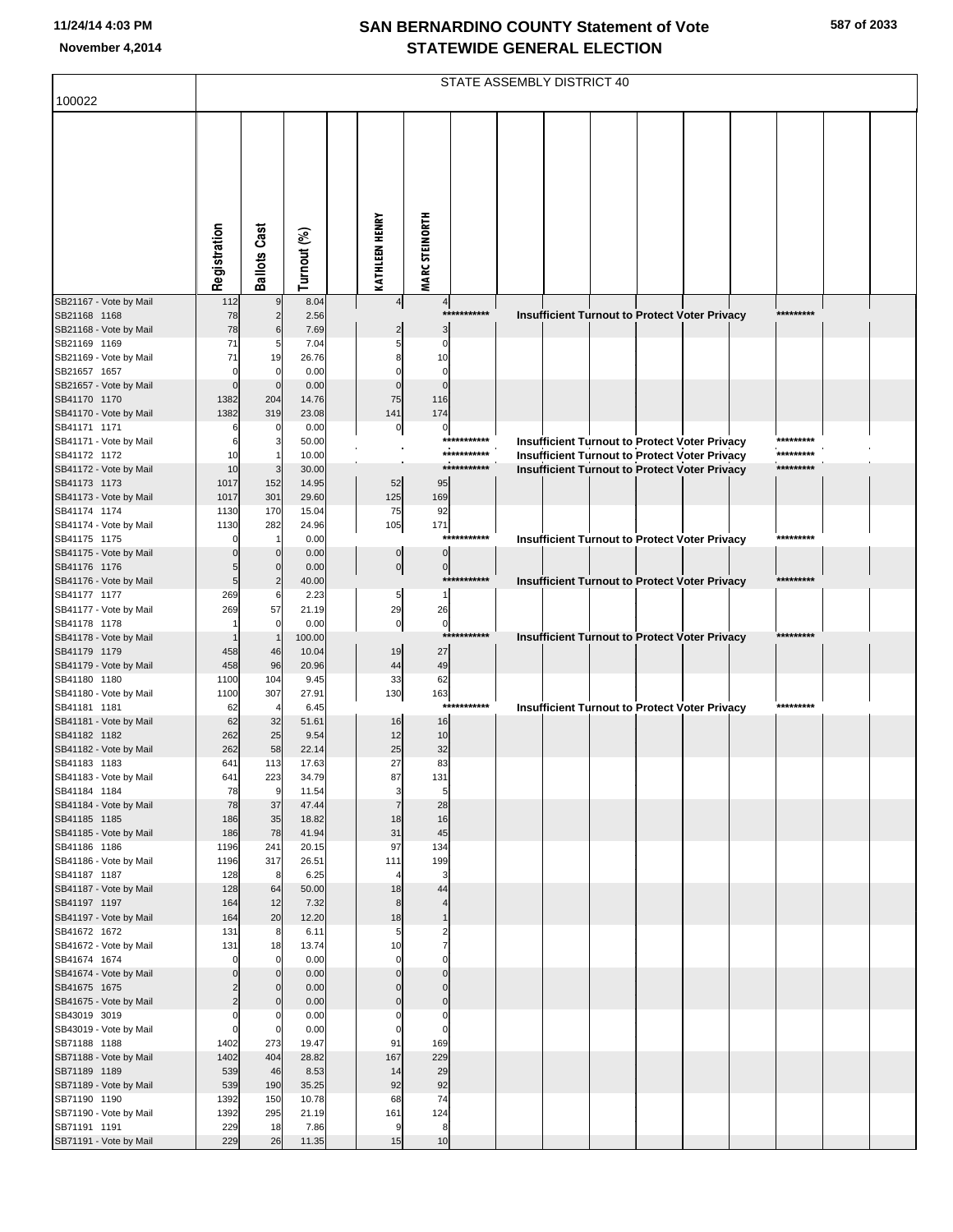|                                        |                      |                         |                |                            |                        |             | STATE ASSEMBLY DISTRICT 40 |  |                                                      |           |  |
|----------------------------------------|----------------------|-------------------------|----------------|----------------------------|------------------------|-------------|----------------------------|--|------------------------------------------------------|-----------|--|
| 100022                                 |                      |                         |                |                            |                        |             |                            |  |                                                      |           |  |
|                                        | Registration         | <b>Ballots Cast</b>     | Turnout (%)    | <b>KATHLEEN HENRY</b>      | <b>MARC STEINORTH</b>  |             |                            |  |                                                      |           |  |
| SB71192 1192                           | 587                  | 29                      | 4.94           | 17                         | 9                      |             |                            |  |                                                      |           |  |
| SB71192 - Vote by Mail<br>SB71193 1193 | 587<br>520           | 62<br>19                | 10.56<br>3.65  | 43<br>15                   | 17<br>$\overline{4}$   |             |                            |  |                                                      |           |  |
| SB71193 - Vote by Mail                 | 520                  | 51                      | 9.81           | 26                         | 23                     |             |                            |  |                                                      |           |  |
| SB71194 1194                           | 8                    | $\mathbf 0$             | 0.00           | $\overline{0}$             | $\circ$                |             |                            |  |                                                      |           |  |
| SB71194 - Vote by Mail                 | 8                    | $\overline{\mathbf{c}}$ | 25.00          |                            | $***$                  | ********    |                            |  | <b>Insufficient Turnout to Protect Voter Privacy</b> | ********* |  |
| SB71195 1195                           | 667<br>667           | 25                      | 3.75<br>14.39  | 18<br>64                   | $\overline{7}$<br>30   |             |                            |  |                                                      |           |  |
| SB71195 - Vote by Mail<br>SB71196 1196 | $\Omega$             | 96<br>$\mathbf 0$       | 0.00           | $\pmb{0}$                  | $\pmb{0}$              |             |                            |  |                                                      |           |  |
| SB71196 - Vote by Mail                 | $\Omega$             | 0                       | 0.00           | 0                          | $\pmb{0}$              |             |                            |  |                                                      |           |  |
| SB71198 1198                           | 658                  | 47                      | 7.14           | 27                         | 18                     |             |                            |  |                                                      |           |  |
| SB71198 - Vote by Mail                 | 658                  | 72                      | 10.94          | 35                         | 31                     |             |                            |  |                                                      |           |  |
| SB71670 1670<br>SB71670 - Vote by Mail | 236<br>236           | 14<br>44                | 5.93<br>18.64  | $\bf8$<br>25               | $\sqrt{5}$<br>19       |             |                            |  |                                                      |           |  |
| SB71671 1671                           | 21                   | $\Omega$                | 0.00           | $\overline{0}$             | $\overline{0}$         |             |                            |  |                                                      |           |  |
| SB71671 - Vote by Mail                 | 21                   | 2                       | 9.52           |                            |                        | *********** |                            |  | Insufficient Turnout to Protect Voter Privacy        | ********* |  |
| UNI1199 1199                           | 0                    | <sup>r</sup>            | 0.00           | $\pmb{0}$                  | $\overline{0}$         |             |                            |  |                                                      |           |  |
| UNI1199 - Vote by Mail                 | $\mathbf 0$          | 0                       | 0.00           | $\pmb{0}$                  | $\mathbf 0$            |             |                            |  |                                                      |           |  |
| UNI1200 1200<br>UNI1200 - Vote by Mail | 1027<br>1027         | 78<br>215               | 7.59<br>20.93  | 39<br>99                   | 38<br>113              |             |                            |  |                                                      |           |  |
| UNI1201 1201                           | 1244                 | 80                      | 6.43           | 32                         | 46                     |             |                            |  |                                                      |           |  |
| UNI1201 - Vote by Mail                 | 1244                 | 324                     | 26.05          | 164                        | 154                    |             |                            |  |                                                      |           |  |
| UNI1202 1202                           | 1493                 | 196                     | 13.13          | 94                         | 96                     |             |                            |  |                                                      |           |  |
| UNI1202 - Vote by Mail<br>UNI1203 1203 | 1493<br>1144         | 302<br>69               | 20.23<br>6.03  | 146<br>36                  | 148<br>30              |             |                            |  |                                                      |           |  |
| UNI1203 - Vote by Mail                 | 1144                 | 147                     | 12.85          | 74                         | 68                     |             |                            |  |                                                      |           |  |
| UNI1204 1204                           | 833                  | 109                     | 13.09          | 56                         | 48                     |             |                            |  |                                                      |           |  |
| UNI1204 - Vote by Mail                 | 833                  | 110                     | 13.21          | 57                         | 49                     |             |                            |  |                                                      |           |  |
| UNI1637 1637<br>UNI1637 - Vote by Mail | 107<br>107           | 0<br>10                 | 0.00<br>9.35   | 0<br>$\overline{c}$        | $\mathbf 0$<br>8       |             |                            |  |                                                      |           |  |
| UNI1638 1638                           | 88                   | 8                       | 9.09           | 6                          | $\overline{c}$         |             |                            |  |                                                      |           |  |
| UNI1638 - Vote by Mail                 | 88                   | 18                      | 20.45          | 13                         | $\overline{5}$         |             |                            |  |                                                      |           |  |
| UNI1673 1673                           | 79                   | 3                       | 3.80           |                            |                        | *********** |                            |  | Insufficient Turnout to Protect Voter Privacy        | ********* |  |
| UNI1673 - Vote by Mail                 | 79                   | 12                      | 15.19          | 12                         | $\overline{0}$         |             |                            |  |                                                      |           |  |
| UNI1678 1678<br>UNI1678 - Vote by Mail | 575<br>575           | 86<br>150               | 14.96<br>26.09 | 44<br>62                   | 39<br>82               |             |                            |  |                                                      |           |  |
| RED1205 1205                           | 180                  | 30                      | 16.67          | $\overline{9}$             | 20                     |             |                            |  |                                                      |           |  |
| RED1205 - Vote by Mail                 | 180                  | 52                      | 28.89          | 16                         | 34                     |             |                            |  |                                                      |           |  |
| RED1206 1206<br>RED1206 - Vote by Mail | 48<br>48             | 8<br>18                 | 16.67<br>37.50 | $\overline{c}$<br>6        | $6 \overline{}$<br>12  |             |                            |  |                                                      |           |  |
| SB31207 1207                           | $\mathbf 0$          | $\mathbf 0$             | 0.00           | $\Omega$                   | $\overline{0}$         |             |                            |  |                                                      |           |  |
| SB31207 - Vote by Mail                 | $\Omega$             | 0                       | 0.00           | $\Omega$                   | $\overline{0}$         |             |                            |  |                                                      |           |  |
| SB31208 1208                           | $\Omega$             | $\Omega$                | 0.00           | $\pmb{0}$                  | $\mathbf 0$            |             |                            |  |                                                      |           |  |
| SB31208 - Vote by Mail<br>LOM1209 1209 | $\Omega$<br>$\Omega$ | $\mathbf 0$             | 0.00<br>0.00   | $\mathbf 0$<br>$\mathbf 0$ | $\pmb{0}$<br>$\pmb{0}$ |             |                            |  |                                                      |           |  |
| LOM1209 - Vote by Mail                 | $\Omega$             | $\mathbf 0$<br>0        | 0.00           | $\Omega$                   | $\mathbf 0$            |             |                            |  |                                                      |           |  |
| LOM1210 1210                           | $\Omega$             | $\Omega$                | 0.00           | $\Omega$                   | $\mathbf 0$            |             |                            |  |                                                      |           |  |
| LOM1210 - Vote by Mail                 | $\Omega$             | O                       | 0.00           | $\Omega$                   | $\mathbf 0$            |             |                            |  |                                                      |           |  |
| LOM1211 1211                           | $\Omega$             | O                       | 0.00           | $\Omega$                   | $\mathbf 0$            |             |                            |  |                                                      |           |  |
| LOM1211 - Vote by Mail<br>RED1212 1212 | $\Omega$<br>$\Omega$ | $\Omega$<br>$\Omega$    | 0.00<br>0.00   | $\mathbf 0$<br>$\Omega$    | $\pmb{0}$<br>$\pmb{0}$ |             |                            |  |                                                      |           |  |
| RED1212 - Vote by Mail                 |                      | 0                       | 0.00           | $\Omega$                   | $\mathbf 0$            |             |                            |  |                                                      |           |  |
| SB31213 1213                           |                      | $\Omega$                | 0.00           | $\Omega$                   | $\mathbf 0$            |             |                            |  |                                                      |           |  |
| SB31213 - Vote by Mail                 |                      | $\Omega$                | 0.00           | $\Omega$                   | $\mathbf 0$            |             |                            |  |                                                      |           |  |
| SB31214 1214                           | 1669                 | 130                     | 7.79           | 84                         | 41                     |             |                            |  |                                                      |           |  |
| SB31214 - Vote by Mail<br>SB31659 1659 | 1669<br>$\Omega$     | 246<br>$\mathbf 0$      | 14.74<br>0.00  | 125<br>$\mathbf 0$         | 114<br>$\pmb{0}$       |             |                            |  |                                                      |           |  |
| SB31659 - Vote by Mail                 |                      | 0                       | 0.00           | 0                          | $\pmb{0}$              |             |                            |  |                                                      |           |  |
| SB31660 1660                           |                      |                         | 0.00           | $\Omega$                   | $\mathbf 0$            |             |                            |  |                                                      |           |  |
| SB31660 - Vote by Mail                 |                      | C                       | 0.00           | 0                          | $\overline{0}$         |             |                            |  |                                                      |           |  |
| SB31661 1661                           | $\Omega$             |                         | 0.00           | $\pmb{0}$                  | $\overline{0}$         |             |                            |  |                                                      |           |  |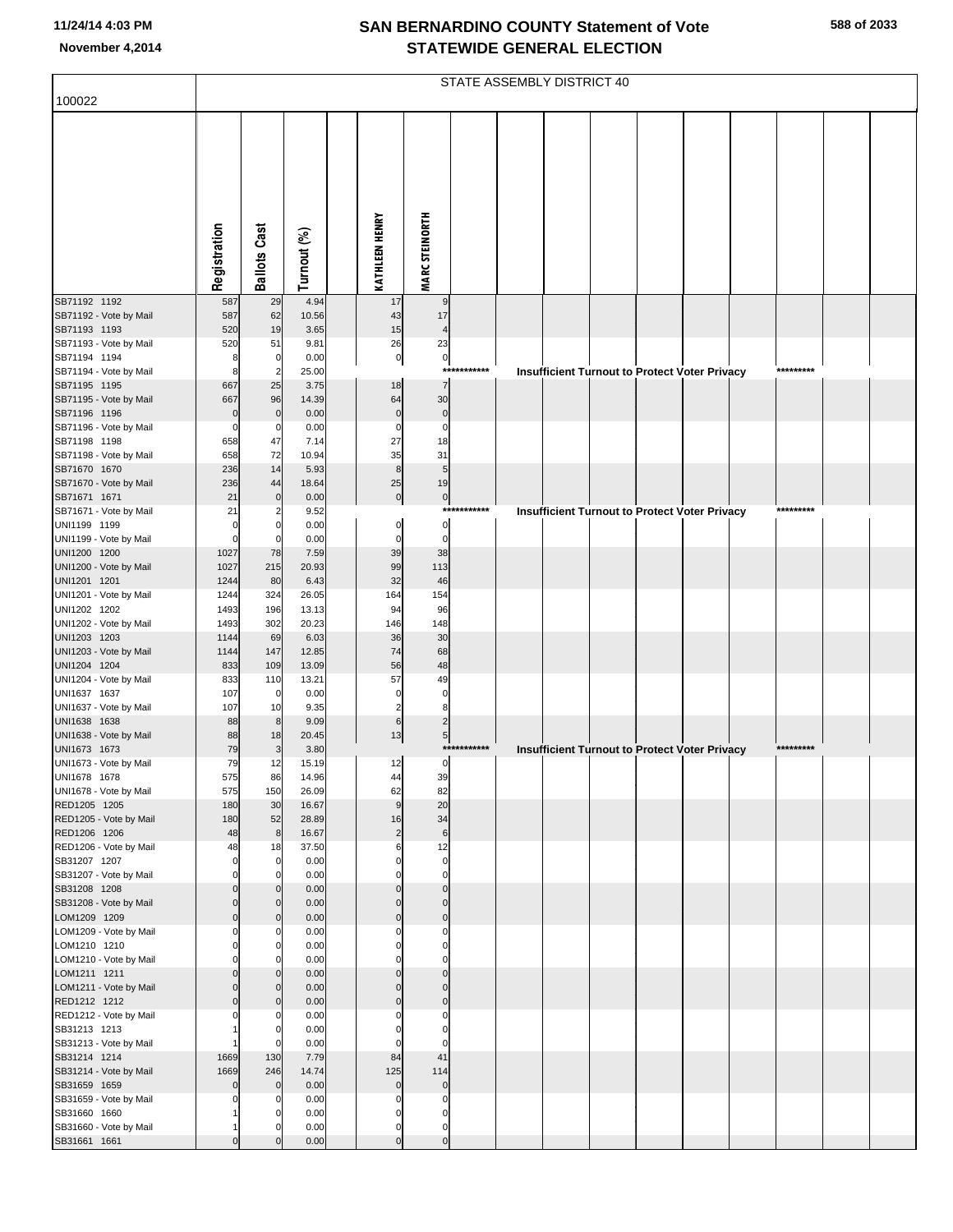|  | 589 of 2033 |
|--|-------------|
|  |             |

|                                        | STATE ASSEMBLY DISTRICT 40 |                            |                |  |                             |                                  |             |  |  |  |  |                                                      |  |           |  |
|----------------------------------------|----------------------------|----------------------------|----------------|--|-----------------------------|----------------------------------|-------------|--|--|--|--|------------------------------------------------------|--|-----------|--|
| 100022                                 |                            |                            |                |  |                             |                                  |             |  |  |  |  |                                                      |  |           |  |
|                                        | Registration               | <b>Ballots Cast</b>        | Turnout (%)    |  | <b>KATHLEEN HENRY</b>       | <b>MARC STEINORTH</b>            |             |  |  |  |  |                                                      |  |           |  |
| SB31661 - Vote by Mail                 | $\mathbf{0}$               | $\mathbf 0$                | 0.00           |  |                             | $\mathbf 0$                      |             |  |  |  |  |                                                      |  |           |  |
| SB11215 1215                           | 42                         | $\mathbf 0$                | 0.00           |  | $\Omega$                    | $\Omega$                         |             |  |  |  |  |                                                      |  |           |  |
| SB11215 - Vote by Mail<br>SB11216 1216 | 42<br>200                  | 9<br>11                    | 21.43<br>5.50  |  | 5<br>5                      | 6                                |             |  |  |  |  |                                                      |  |           |  |
| SB11216 - Vote by Mail                 | 200                        | 14                         | 7.00           |  | 13                          |                                  |             |  |  |  |  |                                                      |  |           |  |
| SB11217 1217                           | 0                          | $\mathbf 0$                | 0.00           |  | $\mathbf 0$                 | 0                                |             |  |  |  |  |                                                      |  |           |  |
| SB11217 - Vote by Mail                 | $\Omega$                   | $\mathbf 0$                | 0.00           |  | $\mathbf 0$                 | $\Omega$                         |             |  |  |  |  |                                                      |  |           |  |
| SB11218 1218<br>SB11218 - Vote by Mail | 246<br>246                 | 12<br>29                   | 4.88<br>11.79  |  | 8<br>24                     | 5                                |             |  |  |  |  |                                                      |  |           |  |
| SB11219 1219                           |                            | 0                          | 0.00           |  | 0                           | 0                                |             |  |  |  |  |                                                      |  |           |  |
| SB11219 - Vote by Mail                 |                            | 0                          | 0.00           |  | $\Omega$                    | $\Omega$                         |             |  |  |  |  |                                                      |  |           |  |
| SB11220 1220                           |                            | C                          | 0.00           |  |                             | 0                                |             |  |  |  |  |                                                      |  |           |  |
| SB11220 - Vote by Mail<br>SB11221 1221 | 0                          | $\mathbf 0$<br>$\mathbf 0$ | 0.00<br>0.00   |  | $\Omega$<br>$\Omega$        | $\Omega$<br>$\Omega$             |             |  |  |  |  |                                                      |  |           |  |
| SB11221 - Vote by Mail                 | 0                          | $\Omega$                   | 0.00           |  | $\Omega$                    | $\mathbf 0$                      |             |  |  |  |  |                                                      |  |           |  |
| SB11222 1222                           |                            | C                          | 0.00           |  |                             | 0                                |             |  |  |  |  |                                                      |  |           |  |
| SB11222 - Vote by Mail                 |                            | C                          | 0.00           |  |                             | $\Omega$                         |             |  |  |  |  |                                                      |  |           |  |
| SB11223 1223                           | $\Omega$                   | C<br>$\mathbf 0$           | 0.00<br>0.00   |  | $\Omega$<br>$\mathbf 0$     | 0<br>$\mathbf 0$                 |             |  |  |  |  |                                                      |  |           |  |
| SB11223 - Vote by Mail<br>SB11224 1224 | 396                        | 26                         | 6.57           |  | 13                          | 12                               |             |  |  |  |  |                                                      |  |           |  |
| SB11224 - Vote by Mail                 | 396                        | 40                         | 10.10          |  | 28                          | 11                               |             |  |  |  |  |                                                      |  |           |  |
| SB11225 1225                           | 372                        | 29                         | 7.80           |  | 23                          | 6                                |             |  |  |  |  |                                                      |  |           |  |
| SB11225 - Vote by Mail<br>SB11226 1226 | 372                        | 41<br>$\mathbf 0$          | 11.02          |  | 30                          | 9                                |             |  |  |  |  |                                                      |  |           |  |
| SB11226 - Vote by Mail                 | 10<br>10                   | $\overline{1}$             | 0.00<br>10.00  |  | $\overline{0}$              | 이                                | *********** |  |  |  |  | Insufficient Turnout to Protect Voter Privacy        |  | ********* |  |
| SB11227 1227                           | $\overline{7}$             | $\mathbf 0$                | 0.00           |  | $\overline{0}$              | $\boldsymbol{0}$                 |             |  |  |  |  |                                                      |  |           |  |
| SB11227 - Vote by Mail                 | $\overline{7}$             |                            | 14.29          |  |                             |                                  | *********** |  |  |  |  | Insufficient Turnout to Protect Voter Privacy        |  | ********* |  |
| SB11228 1228<br>SB11228 - Vote by Mail | ŋ                          | C<br>0                     | 0.00<br>0.00   |  | 0<br>$\mathbf 0$            | 0<br>$\overline{0}$              |             |  |  |  |  |                                                      |  |           |  |
| SB11229 1229                           |                            | C                          | 0.00           |  | $\Omega$                    | $\overline{0}$                   |             |  |  |  |  |                                                      |  |           |  |
| SB11229 - Vote by Mail                 |                            | C                          | 0.00           |  | $\Omega$                    | $\Omega$                         |             |  |  |  |  |                                                      |  |           |  |
| SB11230 1230                           |                            | C                          | 0.00           |  | $\Omega$                    | $\mathbf 0$                      |             |  |  |  |  |                                                      |  |           |  |
| SB11230 - Vote by Mail<br>SB11231 1231 | $\overline{0}$<br>$\Omega$ | C<br>0                     | 0.00<br>0.00   |  | $\overline{0}$<br>$\pmb{0}$ | $\overline{0}$<br>$\overline{0}$ |             |  |  |  |  |                                                      |  |           |  |
| SB11231 - Vote by Mail                 | $\mathbf{0}$               | 0                          | 0.00           |  | $\mathbf{0}$                | $\mathbf{0}$                     |             |  |  |  |  |                                                      |  |           |  |
| SB11232 1232                           | 44                         | 4                          | 9.09           |  |                             |                                  | *********** |  |  |  |  | <b>Insufficient Turnout to Protect Voter Privacy</b> |  | ********* |  |
| SB11232 - Vote by Mail                 | 44                         | 6                          | 13.64          |  | 6                           | $\overline{0}$                   |             |  |  |  |  |                                                      |  |           |  |
| SB11233 1233<br>SB11233 - Vote by Mail | 726<br>726                 | 37<br>50                   | 5.10<br>6.89   |  | 24<br>40                    | 10<br>8                          |             |  |  |  |  |                                                      |  |           |  |
| SB11632 1632                           | 0                          | C                          | 0.00           |  | 0                           | $\mathbf 0$                      |             |  |  |  |  |                                                      |  |           |  |
| SB11632 - Vote by Mail                 | $\Omega$                   | 0                          | 0.00           |  | $\mathbf 0$                 | $\mathbf{0}$                     |             |  |  |  |  |                                                      |  |           |  |
| SB11633 1633                           | $\Omega$                   | C<br>$\Omega$              | 0.00<br>0.00   |  | $\Omega$<br>$\Omega$        | 0<br>$\mathbf 0$                 |             |  |  |  |  |                                                      |  |           |  |
| SB11633 - Vote by Mail<br>SB11634 1634 | $\Omega$                   | $\mathbf 0$                | 0.00           |  | $\Omega$                    | $\overline{0}$                   |             |  |  |  |  |                                                      |  |           |  |
| SB11634 - Vote by Mail                 | $\Omega$                   | $\mathbf 0$                | 0.00           |  | $\mathbf 0$                 | $\overline{0}$                   |             |  |  |  |  |                                                      |  |           |  |
| SB11669 1669                           | ŋ                          | C                          | 0.00           |  | $\Omega$                    | 0                                |             |  |  |  |  |                                                      |  |           |  |
| SB11669 - Vote by Mail<br>SB13011 3011 |                            | $\Omega$<br>C              | 0.00<br>0.00   |  | $\Omega$<br>0               | $\Omega$<br>0                    |             |  |  |  |  |                                                      |  |           |  |
| SB13011 - Vote by Mail                 | $\Omega$                   | $\Omega$                   | 0.00           |  | $\Omega$                    | $\mathbf 0$                      |             |  |  |  |  |                                                      |  |           |  |
| SB13016 3016                           | 0                          | $\mathbf 0$                | 0.00           |  | $\Omega$                    | $\mathbf 0$                      |             |  |  |  |  |                                                      |  |           |  |
| SB13016 - Vote by Mail                 | $\Omega$                   | $\mathbf 0$                | 0.00           |  | $\pmb{0}$                   | $\overline{0}$                   |             |  |  |  |  |                                                      |  |           |  |
| SB21234 1234<br>SB21234 - Vote by Mail | 1428<br>1428               | 172<br>227                 | 12.04<br>15.90 |  | 84<br>152                   | 77<br>68                         |             |  |  |  |  |                                                      |  |           |  |
| SB21235 1235                           | 920                        | 65                         | 7.07           |  | 42                          | 21                               |             |  |  |  |  |                                                      |  |           |  |
| SB21235 - Vote by Mail                 | 920                        | 104                        | 11.30          |  | 68                          | 32                               |             |  |  |  |  |                                                      |  |           |  |
| SB21236 1236                           | 1116                       | 86                         | 7.71           |  | 47                          | 35                               |             |  |  |  |  |                                                      |  |           |  |
| SB21236 - Vote by Mail                 | 1116                       | 161                        | 14.43          |  | 112                         | 46                               |             |  |  |  |  |                                                      |  |           |  |
| SB21237 1237<br>SB21237 - Vote by Mail | 1636<br>1636               | 73<br>156                  | 4.46<br>9.54   |  | 58<br>117                   | 12<br>35                         |             |  |  |  |  |                                                      |  |           |  |
| SB21238 1238                           | 1526                       | 88                         | 5.77           |  | 66                          | 21                               |             |  |  |  |  |                                                      |  |           |  |
| SB21238 - Vote by Mail                 | 1526                       | 155                        | 10.16          |  | 115                         | 37                               |             |  |  |  |  |                                                      |  |           |  |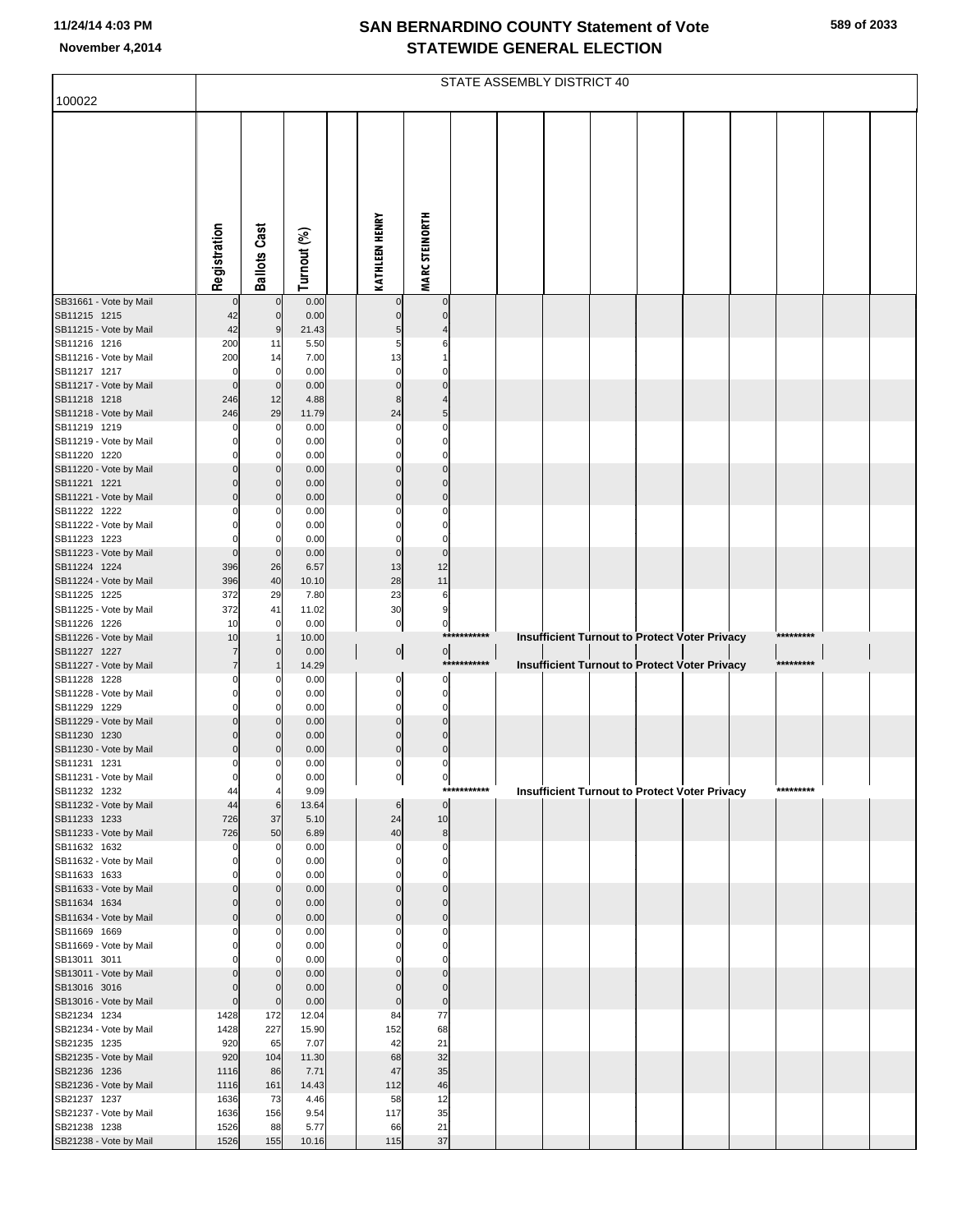|                                        | STATE ASSEMBLY DISTRICT 40 |                     |                |  |                       |                       |             |  |                                                      |  |  |  |  |           |  |
|----------------------------------------|----------------------------|---------------------|----------------|--|-----------------------|-----------------------|-------------|--|------------------------------------------------------|--|--|--|--|-----------|--|
| 100022                                 |                            |                     |                |  |                       |                       |             |  |                                                      |  |  |  |  |           |  |
|                                        | Registration               | <b>Ballots Cast</b> | Turnout (%)    |  | <b>KATHLEEN HENRY</b> | <b>MARC STEINORTH</b> |             |  |                                                      |  |  |  |  |           |  |
| SB21662 1662                           | 92                         | 8                   | 8.70           |  |                       | 3                     |             |  |                                                      |  |  |  |  |           |  |
| SB21662 - Vote by Mail<br>SB23021 3021 | 92<br>268                  | 20<br>31            | 21.74<br>11.57 |  | 15<br>16              | 5<br>15               |             |  |                                                      |  |  |  |  |           |  |
| SB23021 - Vote by Mail                 | 268                        | 52                  | 19.40          |  | 27                    | 24                    |             |  |                                                      |  |  |  |  |           |  |
| SB31658 1658                           | 0                          | $\mathbf 0$         | 0.00           |  | 0                     | 0                     |             |  |                                                      |  |  |  |  |           |  |
| SB31658 - Vote by Mail                 | $\Omega$                   | $\Omega$            | 0.00           |  | 0                     | 0                     |             |  |                                                      |  |  |  |  |           |  |
| SB33010 3010                           | 153                        | 9                   | 5.88           |  | 5                     |                       |             |  |                                                      |  |  |  |  |           |  |
| SB33010 - Vote by Mail                 | 153                        | 14<br>$\mathbf 0$   | 9.15           |  | 9<br>$\Omega$         | 5<br>$\mathbf 0$      |             |  |                                                      |  |  |  |  |           |  |
| SB33012 3012<br>SB33012 - Vote by Mail | 0<br>O                     | C                   | 0.00<br>0.00   |  | 0                     | 0                     |             |  |                                                      |  |  |  |  |           |  |
| SB33013 3013                           | ŋ                          | 0                   | 0.00           |  | 0                     | 0                     |             |  |                                                      |  |  |  |  |           |  |
| SB33013 - Vote by Mail                 | ŋ                          | 0                   | 0.00           |  | 0                     | $\Omega$              |             |  |                                                      |  |  |  |  |           |  |
| SB33014 3014                           | $\Omega$                   | $\Omega$            | 0.00           |  | 0                     | $\Omega$              |             |  |                                                      |  |  |  |  |           |  |
| SB33014 - Vote by Mail                 | O                          | 0                   | 0.00           |  | U                     | $\Omega$              |             |  |                                                      |  |  |  |  |           |  |
| SB33015 3015<br>SB33015 - Vote by Mail | $\Omega$<br>$\Omega$       | $\mathcal{C}$<br>C  | 0.00<br>0.00   |  | $\mathbf 0$<br>0      | $\mathbf 0$<br>0      |             |  |                                                      |  |  |  |  |           |  |
| SB41239 1239                           | 1801                       | 235                 | 13.05          |  | 105                   | 114                   |             |  |                                                      |  |  |  |  |           |  |
| SB41239 - Vote by Mail                 | 1801                       | 380                 | 21.10          |  | 160                   | 205                   |             |  |                                                      |  |  |  |  |           |  |
| SB41240 1240                           | 1667                       | 149                 | 8.94           |  | 68                    | 70                    |             |  |                                                      |  |  |  |  |           |  |
| SB41240 - Vote by Mail                 | 1667                       | 247                 | 14.82          |  | 123                   | 109                   |             |  |                                                      |  |  |  |  |           |  |
| SB41241 1241<br>SB41241 - Vote by Mail | 1624<br>1624               | 198<br>324          | 12.19<br>19.95 |  | 87<br>135             | 104<br>179            |             |  |                                                      |  |  |  |  |           |  |
| SB43017 3017                           | O                          | 0                   | 0.00           |  | 0                     | 0                     |             |  |                                                      |  |  |  |  |           |  |
| SB43017 - Vote by Mail                 | $\Omega$                   | $\mathbf 0$         | 0.00           |  | 0                     | $\mathbf 0$           |             |  |                                                      |  |  |  |  |           |  |
| SB43018 3018                           | 557                        | 74                  | 13.29          |  | 30                    | 43                    |             |  |                                                      |  |  |  |  |           |  |
| SB43018 - Vote by Mail                 | 557<br>272                 | 120                 | 21.54          |  | 55<br>14              | 61<br>10              |             |  |                                                      |  |  |  |  |           |  |
| SB43022 3022<br>SB43022 - Vote by Mail | 272                        | 24<br>39            | 8.82<br>14.34  |  | 18                    | 20                    |             |  |                                                      |  |  |  |  |           |  |
| SB51242 1242                           | 575                        | 9                   | 1.57           |  | 8                     | 1                     |             |  |                                                      |  |  |  |  |           |  |
| SB51242 - Vote by Mail                 | 575                        | 5                   | 0.87           |  | 3                     | $\overline{c}$        |             |  |                                                      |  |  |  |  |           |  |
| SB51243 1243                           | 607                        | 77                  | 12.69          |  | 24                    | 49                    |             |  |                                                      |  |  |  |  |           |  |
| SB51243 - Vote by Mail<br>SB51244 1244 | 607<br>1344                | 94<br>123           | 15.49<br>9.15  |  | 43<br>65              | 47<br>55              |             |  |                                                      |  |  |  |  |           |  |
| SB51244 - Vote by Mail                 | 1344                       | 226                 | 16.82          |  | 135                   | 89                    |             |  |                                                      |  |  |  |  |           |  |
| SB51245 1245                           | 1578                       | 210                 | 13.31          |  | 121                   | 82                    |             |  |                                                      |  |  |  |  |           |  |
| SB51245 - Vote by Mail                 | 1578                       | 237                 | 15.02          |  | 112                   | 117                   |             |  |                                                      |  |  |  |  |           |  |
| SB51246 1246                           | 1608                       | 149                 | 9.27           |  | 73                    | 72                    |             |  |                                                      |  |  |  |  |           |  |
| SB51246 - Vote by Mail<br>SB51247 1247 | 1608<br>1537               | 260<br>233          | 16.17<br>15.16 |  | 156<br>125            | 96<br>98              |             |  |                                                      |  |  |  |  |           |  |
| SB51247 - Vote by Mail                 | 1537                       | 347                 | 22.58          |  | 179                   | 154                   |             |  |                                                      |  |  |  |  |           |  |
| SB51248 1248                           | 1466                       | 184                 | 12.55          |  | 76                    | 99                    |             |  |                                                      |  |  |  |  |           |  |
| SB51248 - Vote by Mail                 | 1466                       | 297                 | 20.26          |  | 161                   | 128                   |             |  |                                                      |  |  |  |  |           |  |
| SB61249 1249                           | 950                        | 66                  | 6.95           |  | 55                    | $\overline{7}$        |             |  |                                                      |  |  |  |  |           |  |
| SB61249 - Vote by Mail<br>SB61250 1250 | 950<br>1000                | 85<br>145           | 8.95<br>14.50  |  | 65<br>103             | 17<br>19              |             |  |                                                      |  |  |  |  |           |  |
| SB61250 - Vote by Mail                 | 1000                       | 137                 | 13.70          |  | 106                   | 27                    |             |  |                                                      |  |  |  |  |           |  |
| SB61251 1251                           | 15                         | 0                   | 0.00           |  | 0                     | $\overline{0}$        |             |  |                                                      |  |  |  |  |           |  |
| SB61251 - Vote by Mail                 | 15                         | -1                  | 6.67           |  |                       |                       | *********** |  | <b>Insufficient Turnout to Protect Voter Privacy</b> |  |  |  |  | ********* |  |
| SB61252 1252                           | 53                         | $\mathbf 1$         | 1.89           |  |                       |                       | *********** |  | <b>Insufficient Turnout to Protect Voter Privacy</b> |  |  |  |  | ********* |  |
| SB61252 - Vote by Mail<br>SB61253 1253 | 53<br>35                   | 8                   | 15.09<br>11.43 |  | $\overline{7}$        | 1                     | *********** |  | Insufficient Turnout to Protect Voter Privacy        |  |  |  |  | ********* |  |
| SB61253 - Vote by Mail                 | 35                         | 5                   | 14.29          |  | 1                     | $\frac{4}{3}$         |             |  |                                                      |  |  |  |  |           |  |
| SB61663 1663                           | 130                        |                     | 3.08           |  |                       |                       | *********** |  | Insufficient Turnout to Protect Voter Privacy        |  |  |  |  | ********* |  |
| SB61663 - Vote by Mail                 | 130                        | 13                  | 10.00          |  | 8                     | 5                     |             |  |                                                      |  |  |  |  |           |  |
| SB63020 3020                           | $\Omega$                   | $\mathbf 0$         | 0.00           |  | $\Omega$              | $\mathbf 0$           |             |  |                                                      |  |  |  |  |           |  |
| SB63020 - Vote by Mail<br>SB71254 1254 | $\Omega$<br>1583           | $\mathbf 0$<br>206  | 0.00<br>13.01  |  | 0<br>92               | $\mathbf 0$<br>106    |             |  |                                                      |  |  |  |  |           |  |
| SB71254 - Vote by Mail                 | 1583                       | 334                 | 21.10          |  | 152                   | 175                   |             |  |                                                      |  |  |  |  |           |  |
| SB71255 1255                           | 1585                       | 255                 | 16.09          |  | 123                   | 128                   |             |  |                                                      |  |  |  |  |           |  |
| SB71255 - Vote by Mail                 | 1585                       | 247                 | 15.58          |  | 116                   | 126                   |             |  |                                                      |  |  |  |  |           |  |
| SB71256 1256                           | 1322                       | 135                 | 10.21          |  | 75                    | 53                    |             |  |                                                      |  |  |  |  |           |  |